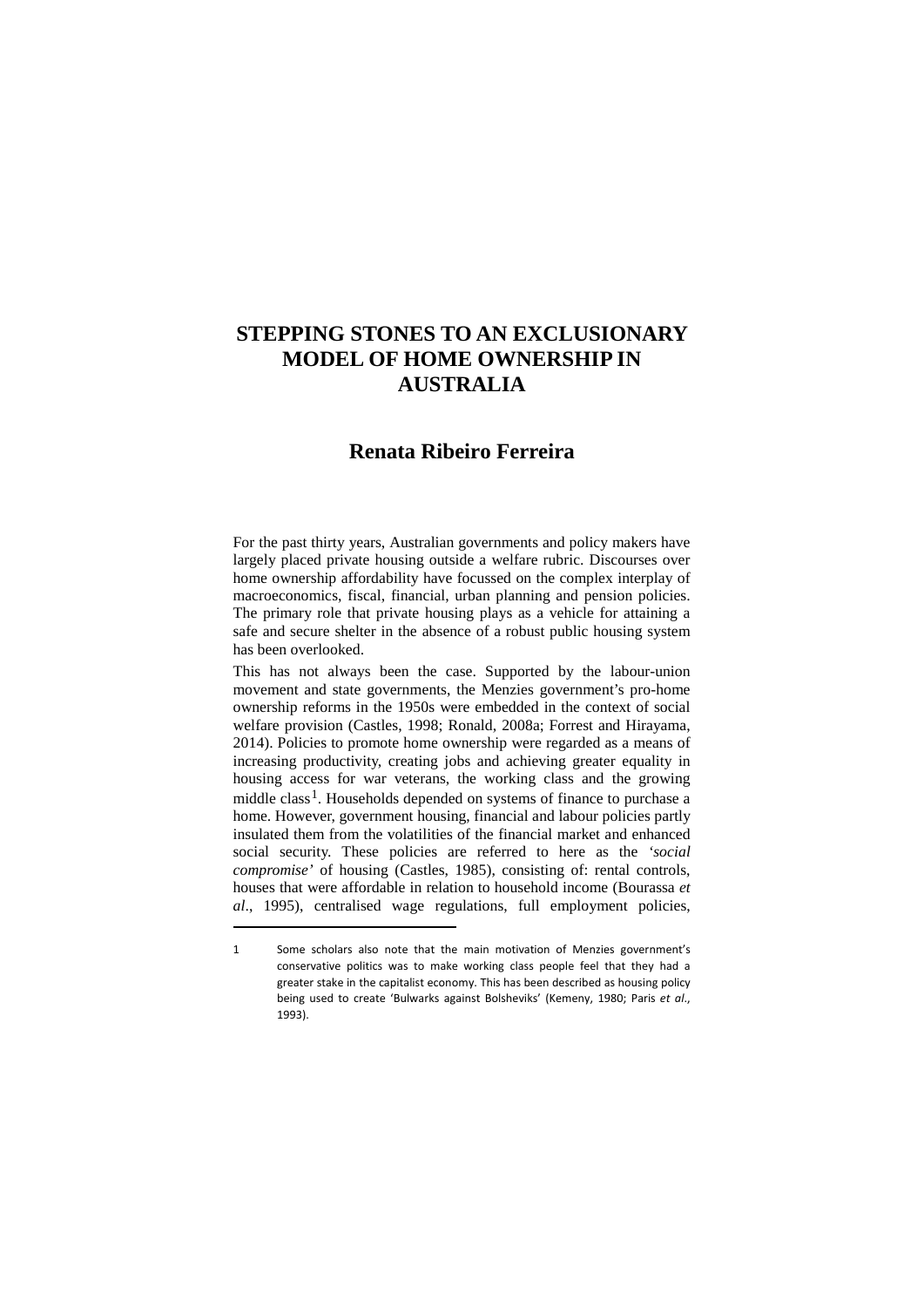regulated financial sector and direct loan subsidies through Commonwealth-owned and State-owned banks (Castles, 1997) [2](#page-1-0) . Elsewhere, these policies are described as the '*really big trade-off of the wage earner's model'* (Castles, 1998; Castles, 1997) or the *'social project of home ownership'* of post-World War II (Forrest and Hirayama, 2014). The period from 1945 to 1956 was also the heyday of public housing provision to support those incapable or unwilling to enter the private housing market, particularly during the Curtin-Chifley Labor Governments (see Troy, 2012). Together, these policies promoted a partly-decommodified market that placed equal weight on the social provision of shelter, social security and economic growth via the housing construction sector. This created the conditions for a more equitable distribution of the private housing stock, leading to an increase in the proportion of owner-occupied dwellings from around 50% in 1947 to around 65% in 1961. In the same period, investment properties decreased from 41% to 27% (refer to Figure 3).

From the early-1960s, rates of home ownership stopped rising and remained stable until the mid-2000s (Yates *et al.,* 2008:12). Scholars have generally interpreted this as a successful model of home ownership. Nonetheless, concerns about the sustainability of Australia's housing system have grown. The financial and housing market collapses in 2007- 2008 in the United States (U.S.) and globally have markedly intensified these concerns. Home ownership rates in Australia fell by about 3% between 2007 and 2013 (Trading Economics, 2016). Numerous housing studies have established an emerging consensus: that Australia's model of housing provision is increasingly shaky and housing inequalities are increasing (see Yates and Bradbury, 2010; Yates *et al*., 2008; Smith and Searle, 2010; Wood and Ong, 2012; Mortensen and Seabrooke, 2008; Schwartz and Seabrooke, 2008; Forrest and Hirayama, 2014; Ronald, 2008a; Ronald, 2008b; Allon, 2008; Yates, 2011; Troy, 2012). Although written from various vantage points, these housing scholars tend to anchor the disjuncture point in the 1980s, following the financial deregulation of the Australian economy. This article suggests an alternative thesis: the model that facilitated widespread owner-occupancy in the 1950s began to erode from 1959 due to federal government

<span id="page-1-0"></span><sup>2</sup> The sale of 6.6% of the public housing stock to existing tenants, mostly war veterans, from 1949 to 1956, has also facilitated owner-occupancy in Australia at that time (Troy, 2012: 117).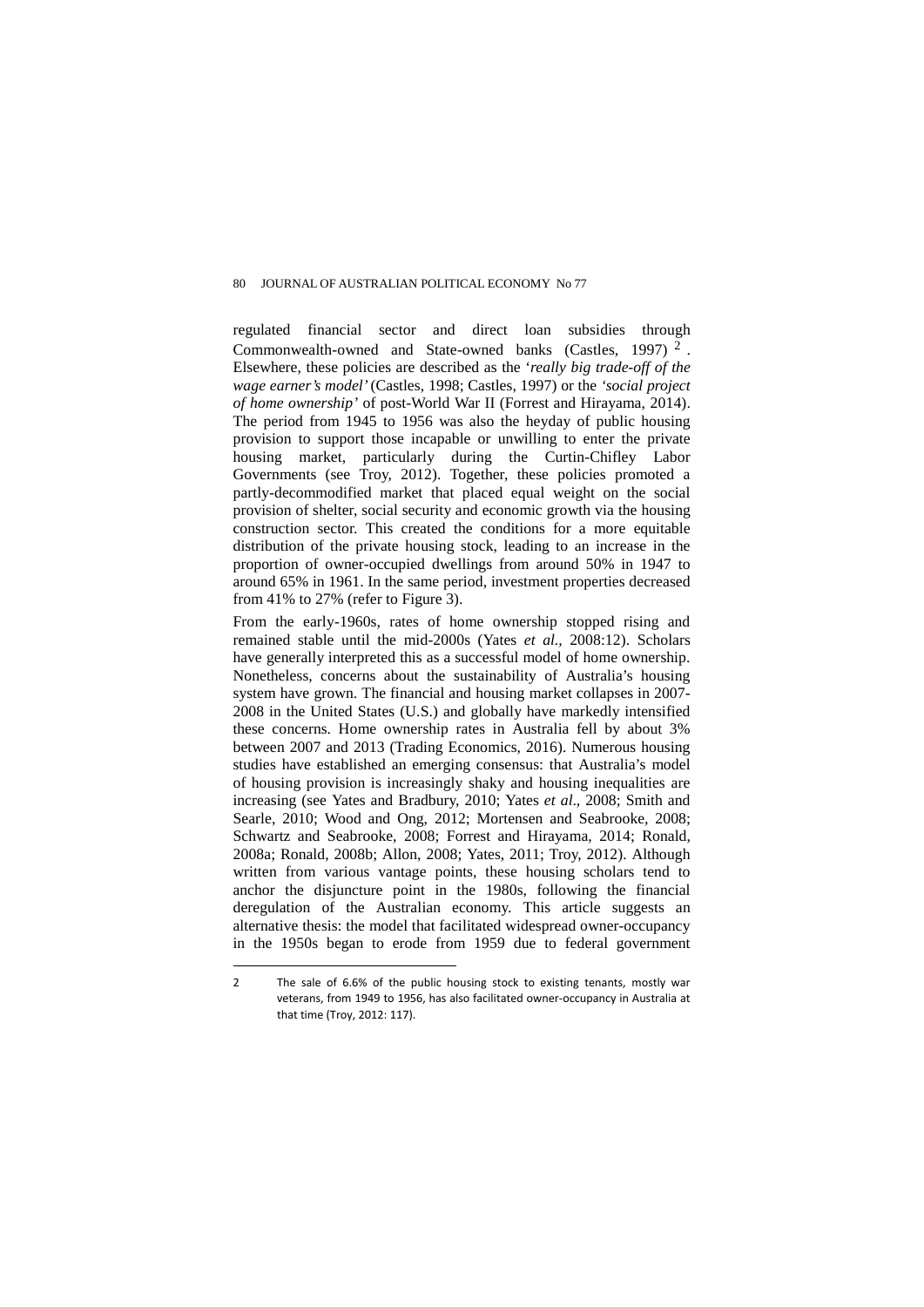policies that prioritised financial imperatives to the detriment of social goals.

These policies and market-driven changes gave rise to an exclusionary model of home ownership in Australia. It evolved over three stages, primarily as consequence of restructurings in the mortgage and superannuation markets and the development of the risk-management market. The profit-seeking behaviour of the Finance, Insurance and Real Estate (FIRE) industries impacted significantly on housing consumption patterns. The result is that housing property has become the physical asset whose imputed value underpins the system of capital accumulation via debt-trading, house-trading and superannuation contributions.

In developing this argument, I employ historical institutionalism (Streeck and Thelen, 2005) and the notion of '*inverted relations'*[3](#page-2-0) (Sweezy, cited in Foster, 2007) to unravel how small, incremental regulatory changes, particularly in finance, have gradually shifted the purpose and effect of Australia's pro-home ownership policies over time. By that, I mean the transition from policy interventions promoting a partly-decommodified market that regarded *home*, *loan* and *social security* as social goods, to ones promoting a commodified market that considered *house*, *debt* and *risk-management* as financialised commodities. The former is referred to here as the social relations of housing of the inclusive model of home ownership of the 1950s. The latter is referred to as the exchange relations of housing of the exclusionary model of post-1959. I pay particular attention to the relationship between home ownership, social security and money, and the interconnections between the mortgage, superannuation and risk-management markets to explore this shift.

To develop this historical account, seeking to uncover the stepping stones to the exclusionary model, it is useful to adapt Swartzman's (2013) periodisation of the U.S. mortgage market to the Australian context. For Swartzman, the U.S. mortgage market evolved over three stages due to financial innovations. The first era was the *'originate to hold'* or the primary mortgage market that occurred up to the early-1970s. Loans were originated and held by financial intermediaries until they were paid off. The second, beginning in the early-1970s, was the '*originate and* 

<span id="page-2-0"></span><sup>3</sup> This key concept in the financialisation literature relates to the claim that *'the inverted relation between the financial and real is the key to understanding the new trends in the world'* (Sweezy, cited in Foster, 2007).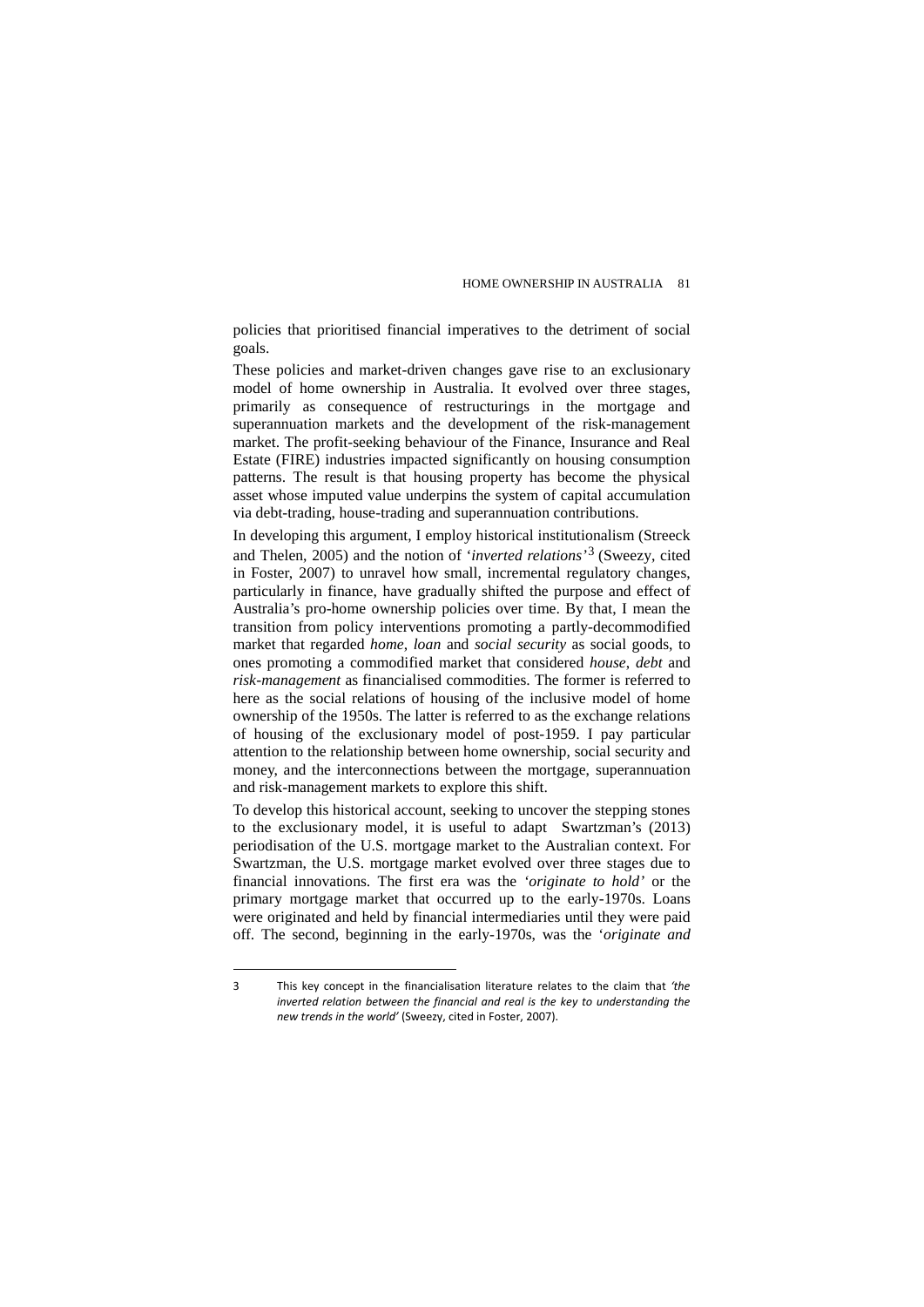*distribute'* era or the secondary mortgage market. Fannie Mae, Freddie Mac and Ginnie Mae created financial instruments to increase liquidity of mortgage debt to allow debt portfolios to be sold to institutional investors. The third was the expansion of the '*originate and distribute'*  era from 1986 through the creation of private-label securities and subprime loans. Via a process called pyramiding (or credit scoring), the liquidity of mortgage pools with high risk of defaults increased substantially.

A rather different account is needed when considering Australia's finance system, where fundamental shifts in the mortgage market occurred as early as 1959. Indeed, the simple structure of the mortgage market in the earlier period from the 1910s to 1958 should be understood as a key component of an inclusive model of home ownership. This backdrop to more recent policy changes is considered in the next section of this article. The following three sections then consider in more detail (i) financial liberalisation and the rise of the risk-management market from 1959 to the early-1980s; (ii) financial deregulation, private pension welfare reforms and the growth of the risk-management and mortgage markets from the early-1980s to the mid-1990s; and (iii) taxation reforms and changes to the mortgage and risk-management markets from the mid-1990s to the mid-2000s. The overall argument is summarised in Figure 1 below.

|                   | <b>Figure 1: Stepping Stones to an Exclusionary Model</b> |  |  |
|-------------------|-----------------------------------------------------------|--|--|
| of Home Ownership |                                                           |  |  |

|                                        | <b>Inclusive Model:</b><br><b>Social Relations</b><br>(use-value) | <b>Exclusive Model: Financial Relations</b><br>(exchange-relations)                                                                                                                                                                      |
|----------------------------------------|-------------------------------------------------------------------|------------------------------------------------------------------------------------------------------------------------------------------------------------------------------------------------------------------------------------------|
| <b>Physical aspect</b><br>of housing   | home                                                              | house                                                                                                                                                                                                                                    |
| Liquid aspect<br>of housing            | loan & social<br>security                                         | debt & risk-management                                                                                                                                                                                                                   |
| Structure of<br>the mortgage<br>market | originate to hold debt<br>$(1910s - 1958)$                        | <b>Stage 1:</b> originate to hold securitised debt<br>$(1959 - \text{early} - 1980s)$<br><b>Stage 2:</b> originate to distribute debt locally<br>$(early-1980s - mid-1990s)$<br><b>Stage 3:</b> originate to distribute debt<br>globally |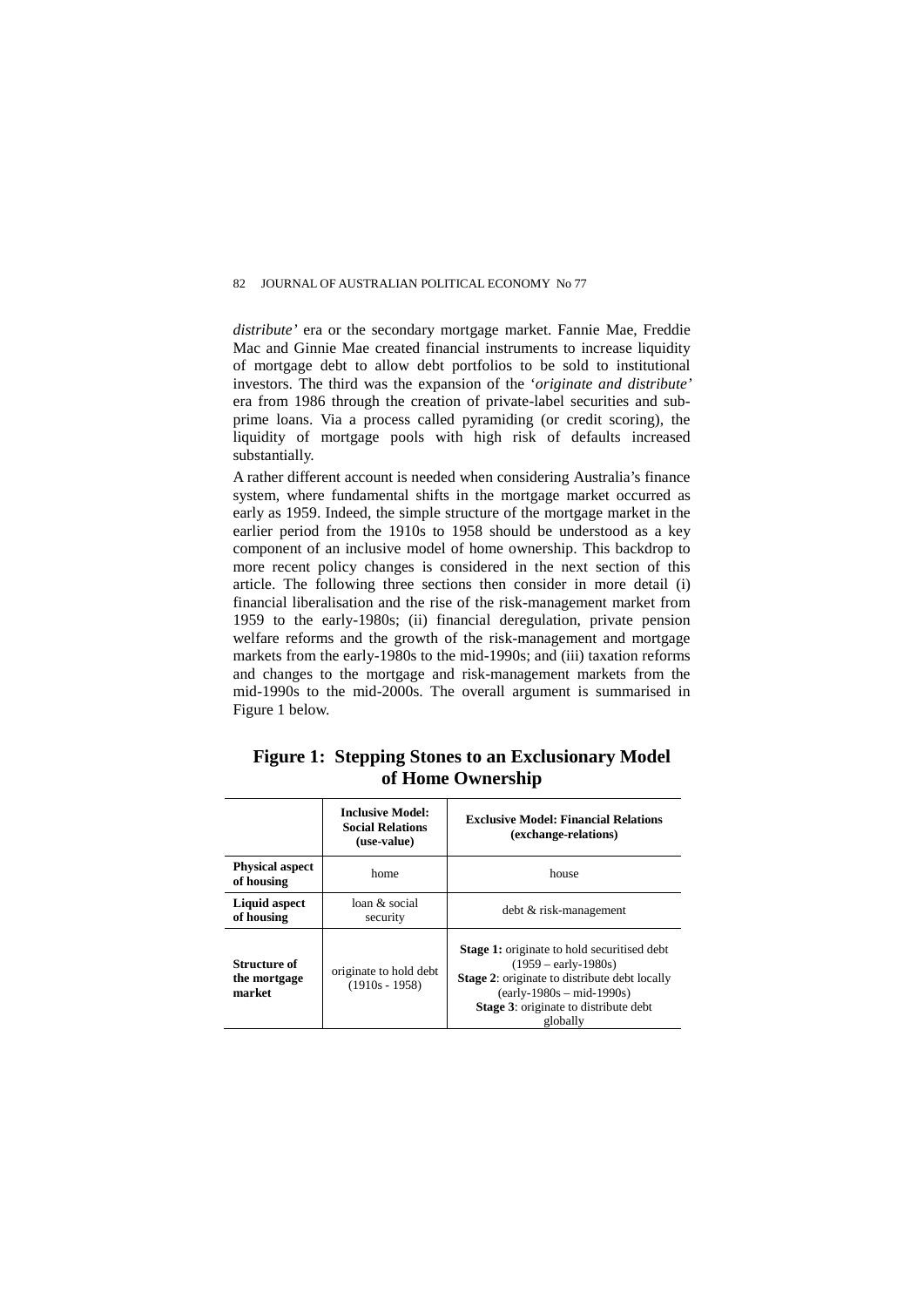|  | $(mid-1990s - mid-2000s)$ |
|--|---------------------------|
|  |                           |

### **An Inclusive Model of Home Ownership (1910s to 1958)**

## *The Social Relations of Housing:*

 $\overline{a}$ 

#### *the use-value of home, loan & social security (originate to hold debt)*

What role did the mortgage market play in the growth of home ownership, which was rising rapidly by the 1950s? And how might we understand the regulation of mortgages as a key component of the inclusive model? As illustrated in Figure 2, the main feature of the Australian mortgage market in its first era was *originate to hold debt*. Loans were originated and held by financial intermediaries until debt was paid off by households. The mortgage market consisted of three interest groups: homebuyers, mortgage originators and funding providers. Despite the Great Depression of 1929 and World War II, this structure of the mortgage market remained relatively unchanged for half a century.

This simple structure is partly credited to reforms by the Fisher Labor government in 1912, which established the government-owned Commonwealth Bank of Australia to carry out the dual role of Central Bank and savings bank. The Commonwealth savings bank together with State-owned savings banks were the primary providers of home loans of that time. In addition to the 1919 War Service Home Scheme<sup>[4](#page-4-0)</sup> (WSHS), the 1956-Commonwealth-State Housing Agreement (CSHA) offered low interest loans to owner builders and home builders (Ronald, 2008b; Merrett, 1997; McIntosh and Phillips, 2001).

As a reflection of this simple structure, the use-value of *loan* prevailed over the exchange-relations of *debt* because debt was not an asset to be accumulated or traded by institutional investors. Rather, it was originated and held by lenders. From a government and capital market perspective, the mortgage debt functioned as a government social good. A proportion of debt profits returned directly to public coffers via home builders and owner builders' loan repayments, and from profits made by Commonwealth-owned and State-owned banks. Profits were largely

<span id="page-4-0"></span><sup>4</sup> WSHS was introduced by the Nationalists under the leadership of Billy Hughes (1915-1923).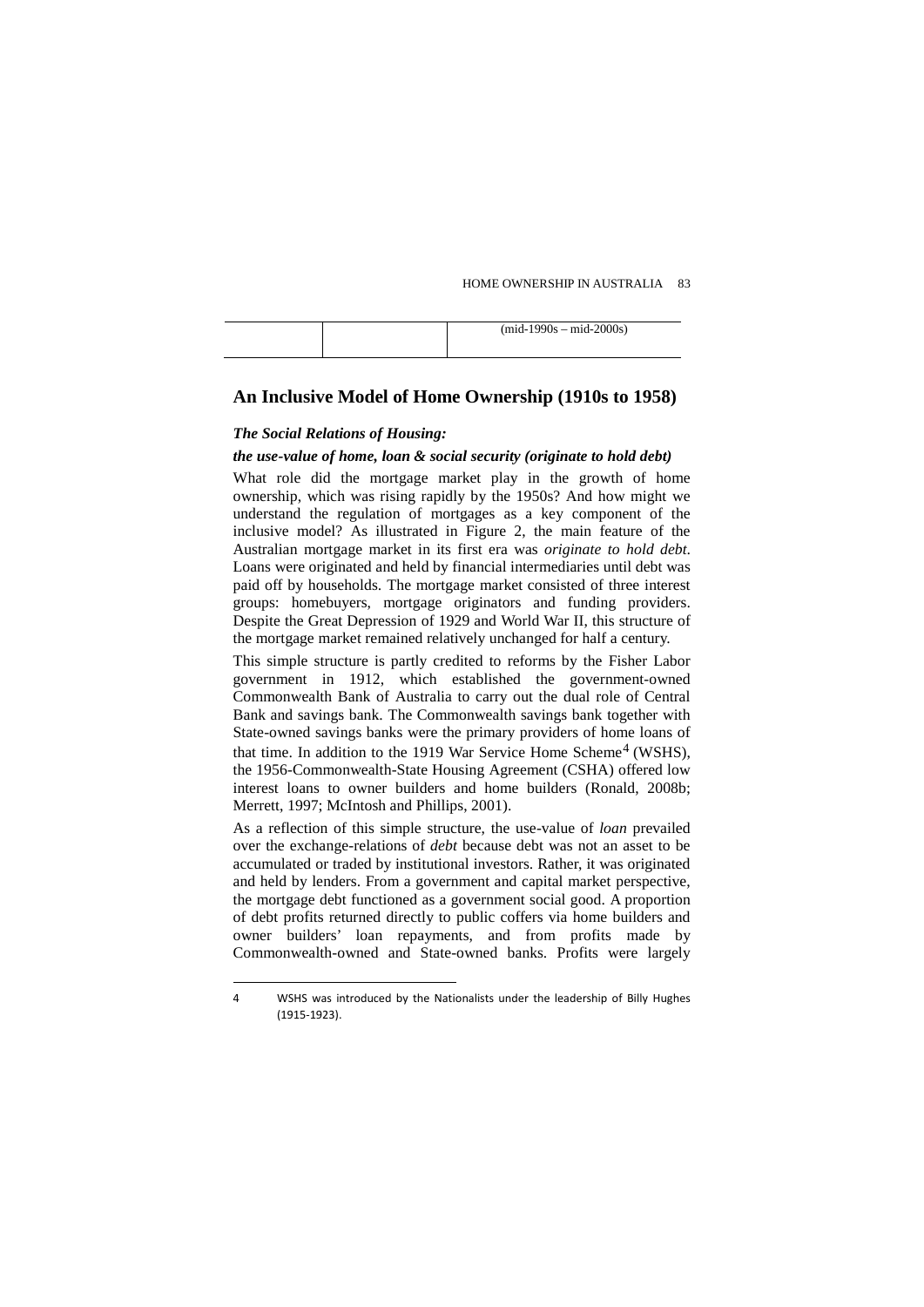reinvested locally through public spending in infrastructure and welfare. While a portion of debt was held privately, private banks reinvested most profits locally, stimulating the economy and creating jobs. This social distribution of profits was achieved via the financial sector at a time when regulated government-owned savings banks were (social) development agencies, not prudential regulation or profit-making authorities.

# **Figure 2: Originate to Hold Debt: the Inclusive Model (Early-1910s to 1958)**



Further, the use-value of *home* took priority over the exchange-relations of *house.* Individuals did not purchase much more than they needed, because *home* was a social good: a secure place to live, rather than a means for capital accumulation to self-fund retirement (Schwartz and Seabrooke, 2008: 244; Forrest and Hirayama, 2014). For the government and markets, *home* was a way of disciplining labour, rewarding war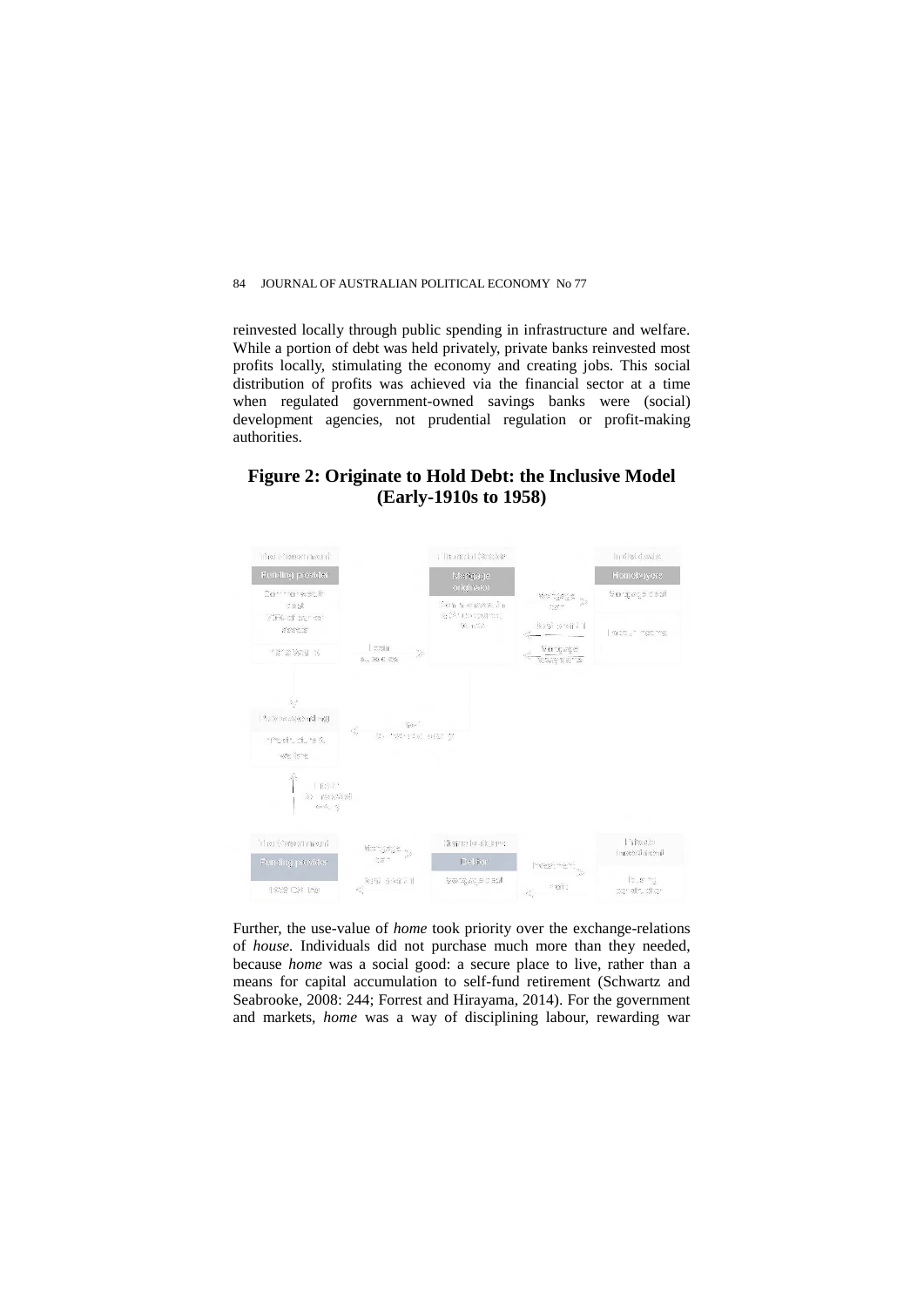veterans and the working and middle classes, and stimulating the housing construction industry and owner builders (Ronald, 2008a).

Lastly, the use-value of *social security* took precedence over the exchange-relations of *risk-management*. *Social security* functioned as a common good because social risk was largely decommodified, definancialised and socialised. Simply put, there was [1] a robust welfare state; [2] homebuyers were protected by the social compromise of housing; and [3] the risk-management market had not yet been created. Even though a portion of labour income was used to service mortgage debt, this was relatively small and less risky in comparison to recent times. This is because the average price of housing in the main capital cities between the 1950s and the early-1980s was equivalent to only about three times the average annual household earnings (O'Neill, 2008: 9).

Although institutional reforms fostered an explicit familial solidarity of *home,* an implicit social solidarity of *loan*, and a social solidarity of *social security*, this model of home ownership created a fragile housing system. Firstly, outcomes relied on conservative trade-offs and regulatory controls, mostly in the financial, labour and housing markets, which have been progressively unwound (as discussed later). Secondly, investments in public housing have been gradually shrinking (see Troy, 2012). Thus, increasing our reliance on a deregulated and over-inflated private housing market, quasi-markets and the social housing sector. Lastly, the 'great Australian dream' of home ownership has, since then, been used for political gains by those who protect their constituencies (Troy, 2012) and foster conservative social attitudes towards home ownership, interest rates, taxation and public spending in housing and rental assistance (Schwartz and Seabrooke, 2008; Ronald, 2008a; Kemeny, 1980).

The remainder of this article argues the erosion of this fragile system began much earlier than housing scholars have generally claimed. The decline in the rates of owner-occupancy in the early-1960s coincided with small institutional reforms in finance and housing that moved away from the social compromise of housing. These reforms gave rise to the first stage of the exclusionary model of home ownership.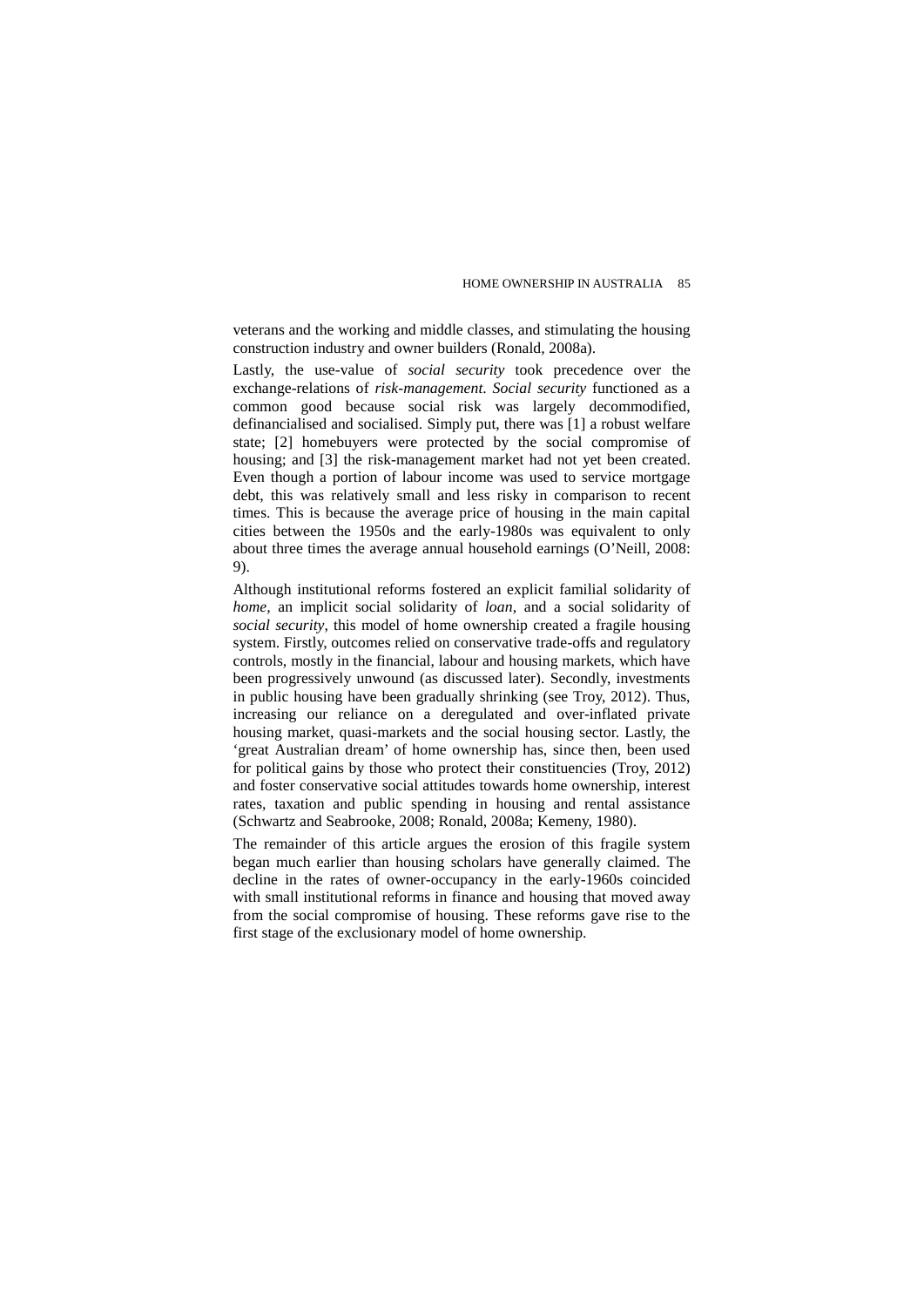# **An Exclusionary Model of Home Ownership: Stage 1 (1959 to Early-1980s)**

# *The financial relations of housing:*

# *originate to hold securitised debt*

 $\overline{a}$ 

During the second half of the Liberal-Country Party Coalition's term of government (1959-1972), the financial sector was progressively reliberalised and the risk-management market emerged. Starting in 1959, the Central Bank component of the Commonwealth Bank was transferred to the newly created Reserve Bank of Australia (RBA). In the same year, amendments to the Banking Act relaxed entry of foreign banks to invest in or be subsidiaries of Australian banks, or to operate as fringe banks provided capital was held locally (Edey and Gray, 1996). Whilst the RBA's role was to prudentially supervise licensed banks, it exerted little control over rapidly expanding and unregulated fringe banks, such as finance companies, building societies, money market corporations, pastoral financiers and insurance companies [5](#page-7-0) (Sykes, 1998; Edey and Gray, 1996).

The growing competition between financial intermediaries triggered government-led and market-led restructurings in housing finance to increase market shares (see Guy, 2010). Of particular relevance is the introduction of the Housing Loans Insurance Corporation (HLIC) in 1965 to manage the risk of savings banks via government-backed securities (GBS) (Bell, 2006). In the same year, privately-owned fringe banks partnered with the lenders' mortgage insurance industry (LMI) to expand their lending capacity. This partnership decreased requirements for loan approvals and began a trend of market-based risk-management via LMI. Borrowers' down-payments were reduced to a minimum of 5% of the total loan (95% LVR), while high LVR mortgages (greater than 80%) were backed-up by LMI (ICA, 2003).

The financial re-liberalisation from 1959 and the government-led and market-led innovations in financial securitisation from the mid-1960s laid the foundations of the risk-management market in Australia. Further,

<span id="page-7-0"></span><sup>5</sup> Alongside these financial restructurings, from 1956 to 1961, the Commonwealth sold 80% of the public housing stock built during the period from 1945 and 1956, and this continued until the 1970s, contributing to the significant changes in the housing landscape (see Troy, 2012: 131).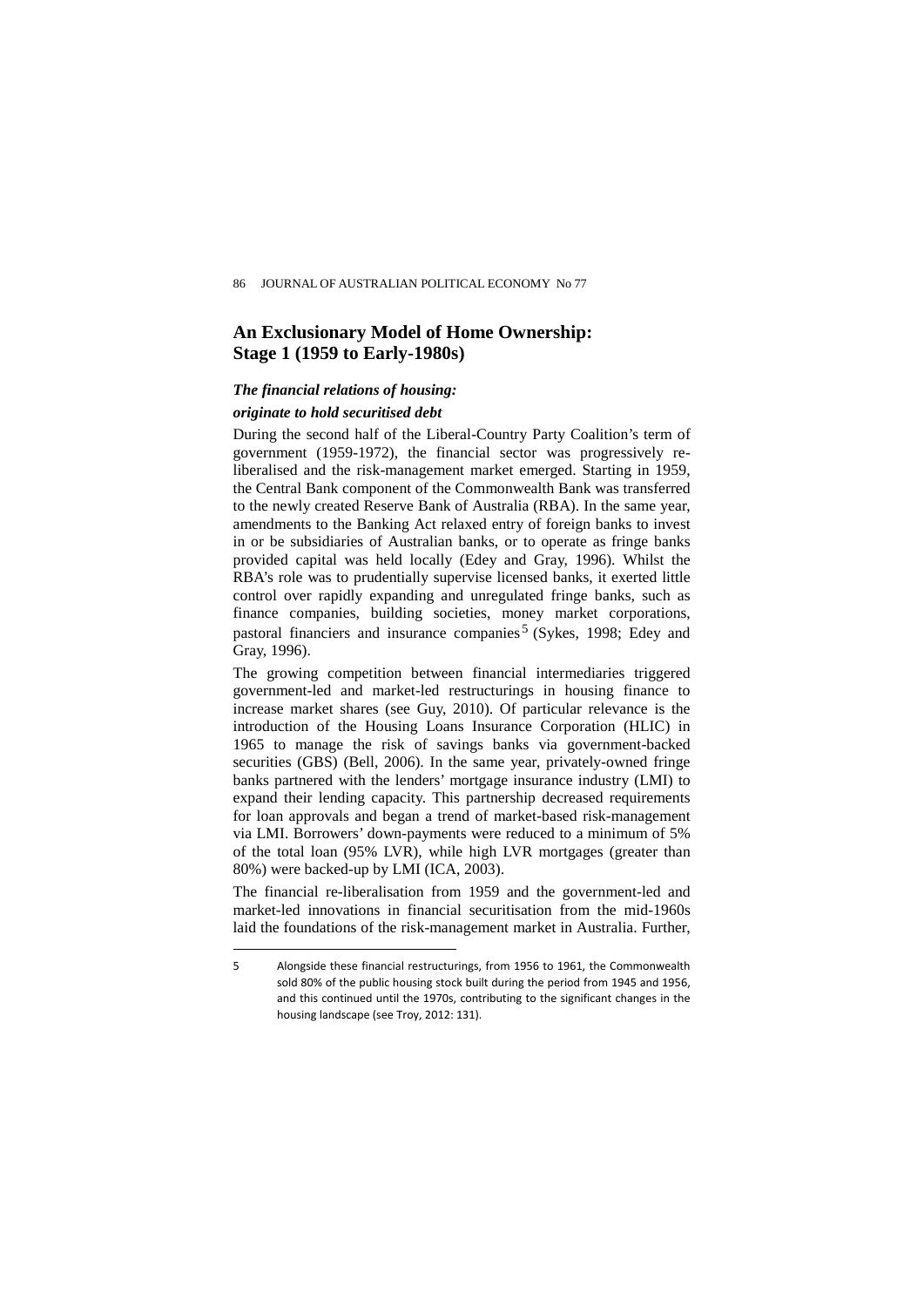these innovations mark a shift of government responsibility. Rather than being the direct provider of subsidised loans to support housing consumption, owner builders and home builders, the Commonwealth became the securitiser and credit facilitator of mortgage loans for savings banks. These financial reforms remained unchanged throughout the periods of the Whitlam Labor government (1972-1975) and Fraser's Coalition government (1975-1983). Consequently, the period from 1959 to the early-1980s represents the second era of the Australian mortgage market, during which the dominant approach to housing finance became *originate to hold securitised debt*.

The structure of the mortgage market became more complex than in the previous era. Four interest groups could be identified: homebuyers, mortgage originators, mortgage securitisers and mortgage insurers. Lenders' risks of defaults were progressively transferred from savings banks to the Commonwealth and from fringe banks to LMI. Mortgage debt profits were now shared between three entities: mortgage originators, LMI and the Commonwealth. Nonetheless, profits continued to be primarily reinvested locally due to regulations in the banking system.

Despite greater numbers of financial intermediaries, greater mortgagecredit availability, mortgage securitisation and high LVR mortgages, access to owner-occupancy did not improve. On the contrary, the financial reforms from 1959 created the conditions by which property of all kinds made a steady transition into being primarily a vehicle for capital accumulation. To illustrate this argument, we can analyse changes in the number of investment properties as a proportion of the total housing stock. The purpose is to reveal trends in housing asset accumulation that are generally not detected by other methodologies. Additionally, it is to demonstrate that historical changes in the patterns of housing consumption are as much the effect of a value shift in policy objectives and the society as a whole (house, debt and risk are assets), as they are the effect of a generational shift (generation rent and aging population).

For this purpose, *owner-occupied properties* are defined as all dwellings occupied by established owner-occupiers, first-home buyers and changeover buyers. These are referred to as the use-value of *home.*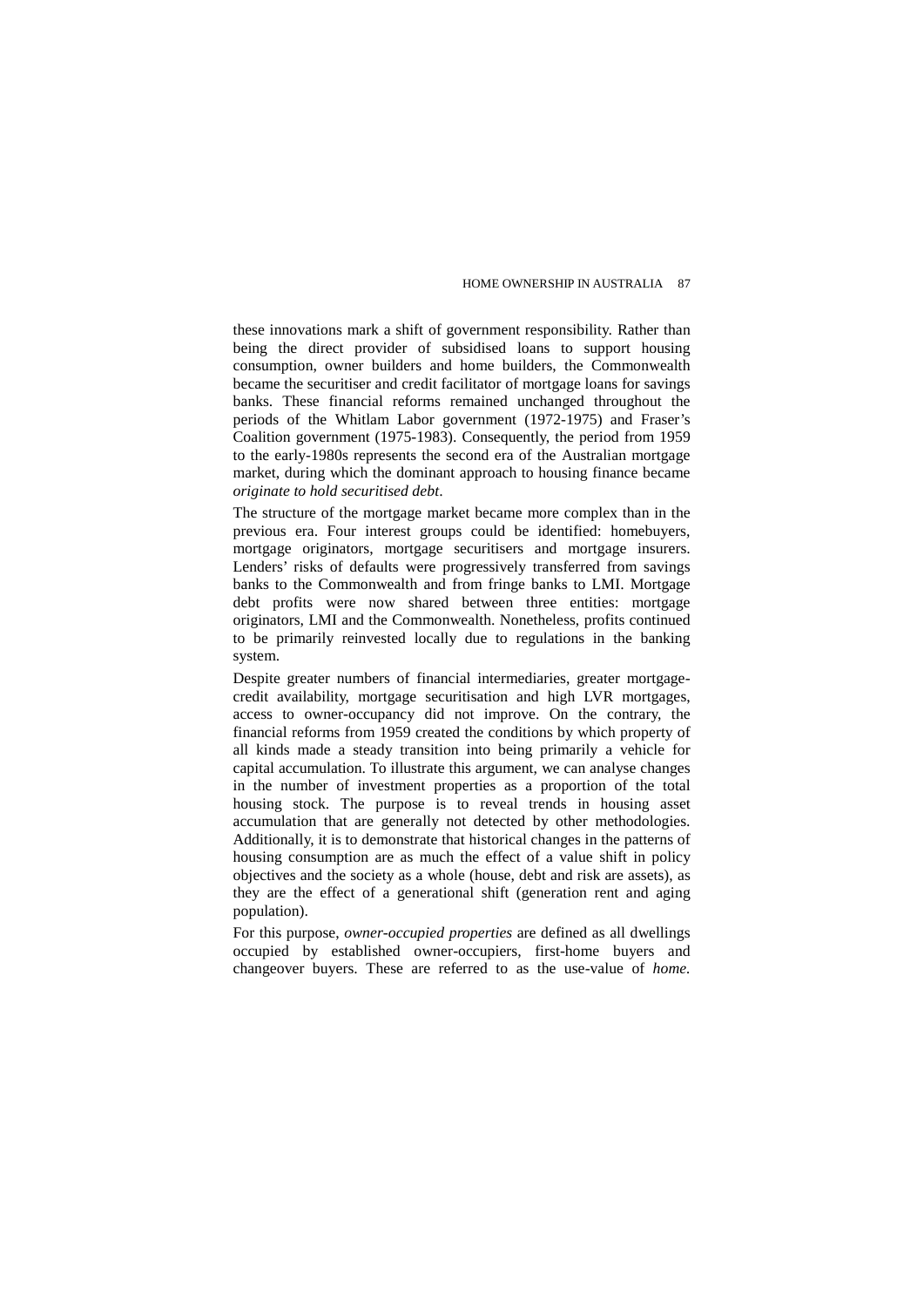*Investment properties*<sup>[6](#page-9-0)</sup> are defined as privately-owned rental properties, privately-owned unoccupied dwellings and privately-owned holiday houses. *Private properties (other)* include other methods of privately-occupied dwellings<sup>[7](#page-9-1)</sup> and tenure not stated<sup>[8](#page-9-2)</sup>. The last two classifications are referred to as the exchange-relations of *house.* The data was collected from Australian Censuses 1911-2006 and it follows ABS Census standards of data collection.

# *The Financial Relations of Housing: the exchange-relations of house & debt*

houses.

 $\overline{a}$ 

# Through this methodology, it is possible to observe the emergence of a different pattern of housing consumption, which suggests a value-shift towards housing asset accumulation. Between 1961 and 1981, the proportion of properties that were owner-occupied decreased by 3% and the proportion of investment properties remained constant at around 27% of the total housing stock. The difference was taken up by the growth of 'private properties (other)', rising by 3.9%. These figures (shown in Figure 3) indicate the purchase of houses by repeat buyers for purposes other than owner-occupancy, official rental, holidays/lifestyle or vacant

It might be claimed that these small changes in ownership patterns do not represent a significant negative effect of financial re-liberalisation and innovation. This is because, from the early-1960s to the early-1980s, housing debt remained relatively constant at around 30% of household disposable income (Soos and Egan, 2014). In the same period, housing affordability also stayed stable, with housing costs equivalent to three times the average annual household income (O'Neill, 2008: 9).

<span id="page-9-0"></span><sup>6</sup> A small margin of error in the calculation of investment properties exists because numbers of unoccupied dwellings at the Census collection night may include unoccupied dwellings being built which may or may not fit in the definition of investment properties. For the purpose of this article, however, this margin of error is not significant.

<sup>7</sup> Excludes publically owned housing and social housing for private individuals.

<span id="page-9-2"></span><span id="page-9-1"></span><sup>8</sup> Data on tenure not stated has not been excluded from the calculations, given they are properties privately owned by someone other than an owner-occupier.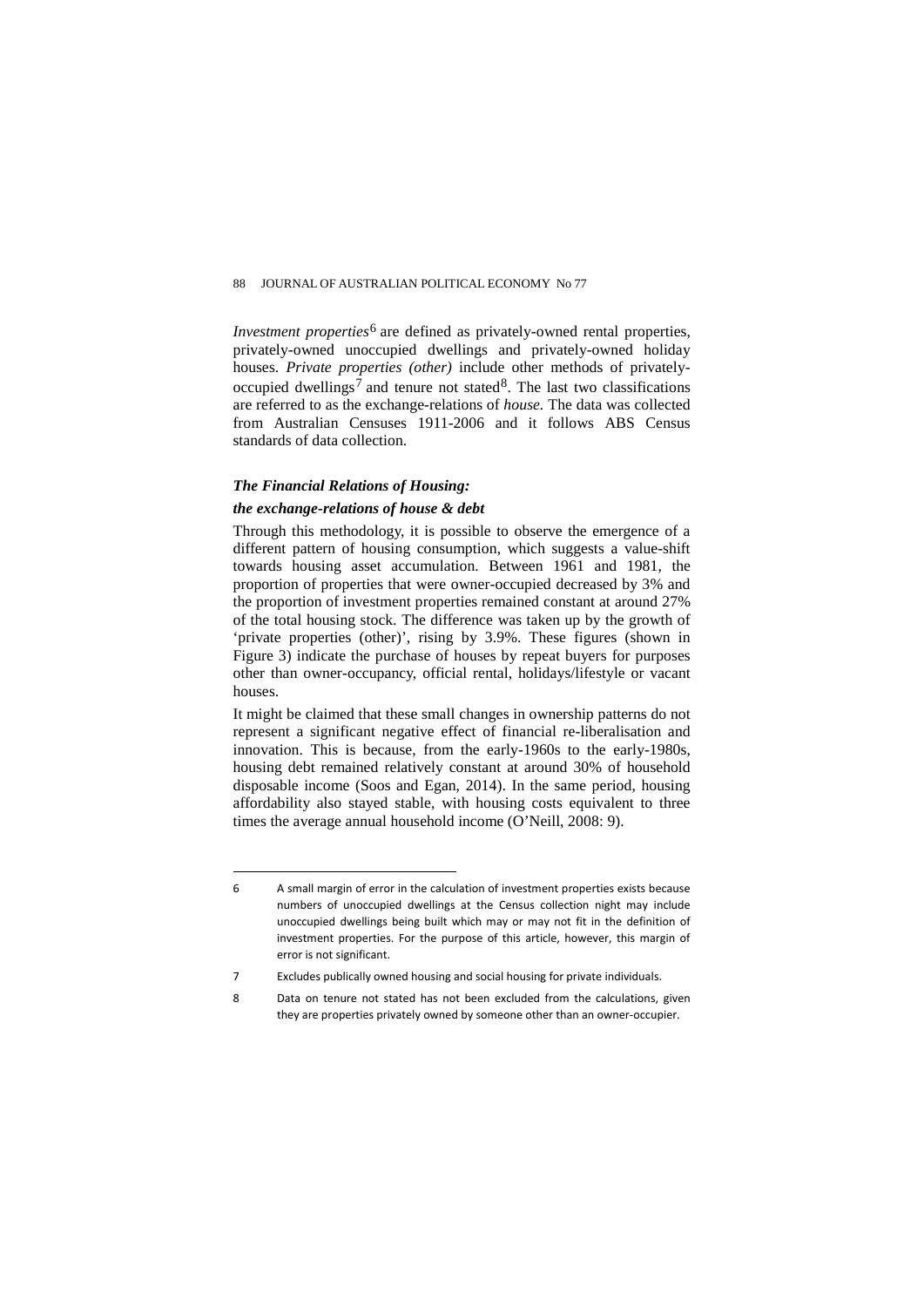Nevertheless, this analysis shows the decline in the numbers of owneroccupied properties from the mid-1960s coincided with financial reliberalisation and the rise of securitisation and mortgage insurance. Instead of lessening stratification in access to owner-occupancy or stimulating the housing construction industry, the financial restructurings from 1959 placed housing within a financial context. The social objectives of housing policy became subordinated to the imperatives of the FIRE industries. Crucial to this argument is the notion of '*inverted relations',* meaning that, from the late 1960s, investments in real, tangible commodity production were, to a large extent, replaced by financial investments in the FIRE industries (Foster, 2007). Housing finance became a market on its own, serving the finance industry's quest for profits, rather than serving mortgagors or stimulating housing construction (Engelen 2003 cited in Aalbers, 2008). This is the period in the U.S. that Swartzman (2013) calls the '*originate to distribute'* era. These understandings of inverted relations associate housing unaffordability with the process of financialisation, capital accumulation and government intervention, favouring the FIRE industries and established homeowners.

**Figure 3: Owner-Occupied Properties, Investment Properties and Private Properties (Other) as a Total Number of Private and Non-Private Dwellings, Australia**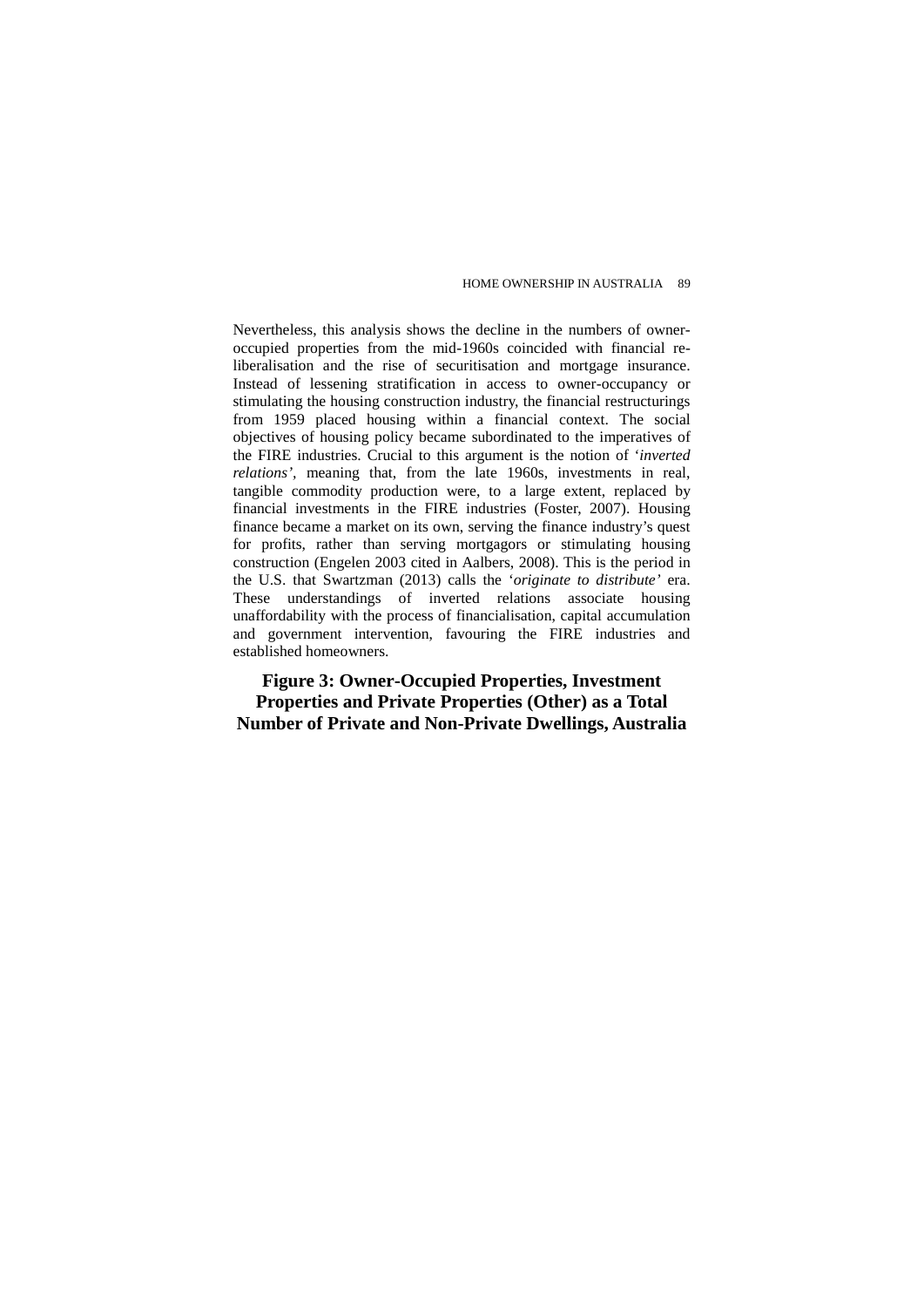

*Source*: Censuses 1911-2006

Inverted relations could also be associated with the process of commodification of the physical and liquid aspects of housing. In other words, the physical tradable asset—*house—*and liquid tradable assets *debt* and *risk*. Some scholars focus on the physical aspect of housing, suggesting an inverted relation from shelter as social good to shelter as financial asset (Schwartz and Seabrooke, 2008; Mortensen and Seabrooke, 2008; Forrest and Hirayama, 2014). Others explore the liquid aspect to argue that securitisation and financial derivatives are designed to commodify social risk (Bryan *et al.*, 2009) and to generate high yield returns to the financial market (Aalbers, 2008). High housing cost, therefore, has demanded greater participation of labour in capital accumulation, given that a growing component of the net wage (surplus after-tax and essential consumption spending) is used to consume houses and to service debt (Bryan, 2008).

By employing these financialisation concepts, I argue that, due to stagnation in the growth in house trade from the mid-1960s, and a constant drive for greater capital accumulation inherent to capitalism, the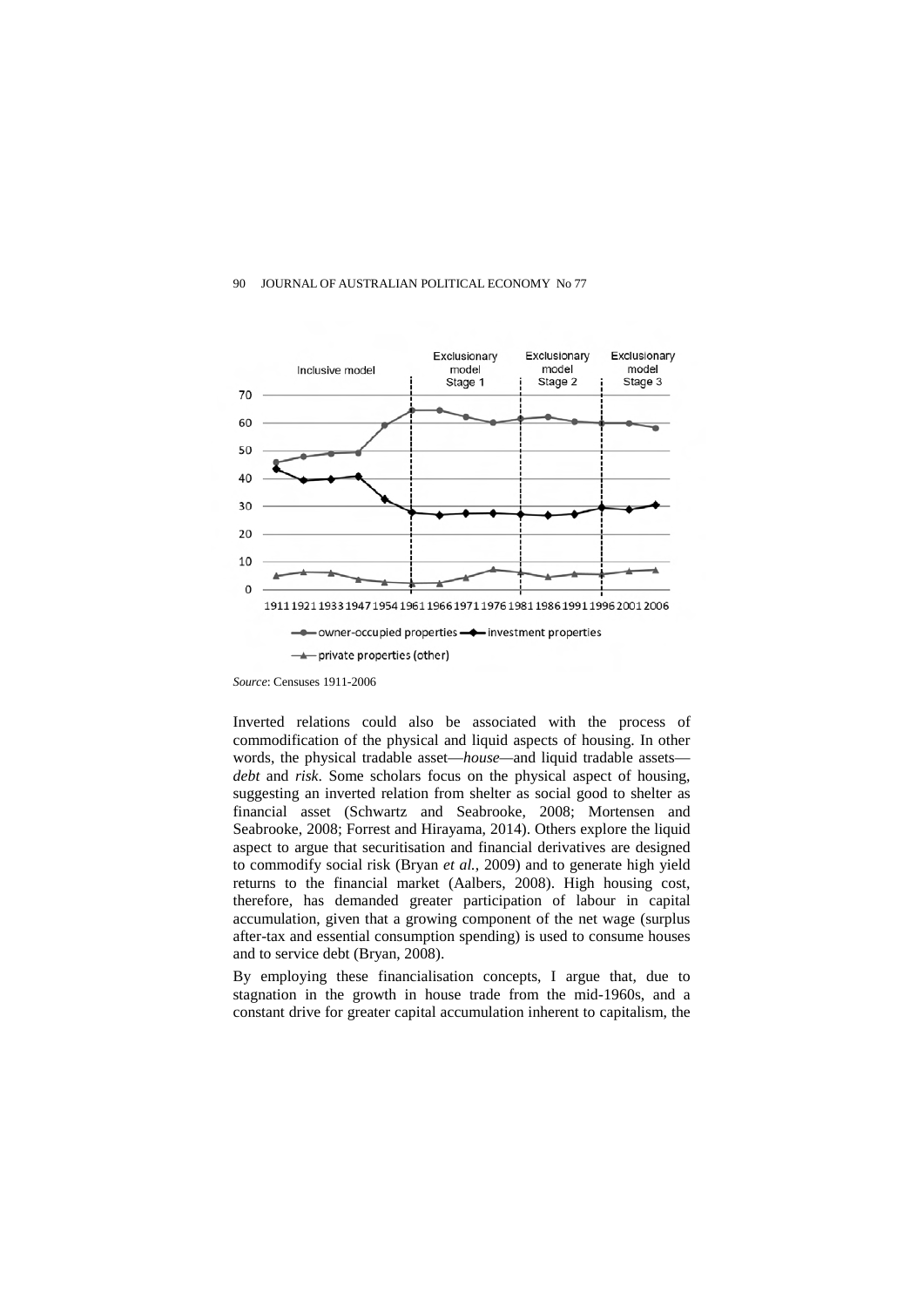government and capital markets developed financial instruments to enlarge capital. This presupposes two inverted relations of a financialised housing system: [1] a shift in the primary focus of economic activities from housing production to housing finance and house trade; and [2] a shift in the social relations of mortgage debt.

Firstly, the inverted relation between housing, real estate and financial sectors implies that financial re-liberalisation and innovation should also be understood as a supply-side issue. That is, from a FIRE industry's perspective, the negative impacts of housing supply shortage<sup>[9](#page-12-0)</sup> (stagnation in the productive sector) due to financialisation (higher yields in the financial/insurance sector) could be minimised by higher land and housing values [10](#page-12-1) (land and development speculation) and the development of financial instruments. Growth in housing stock became a means to an end. The 'end' was capital formation via GBS, LMIs and growing amounts of capital surplus from investors and owner-occupiers to service debt due to higher housing cost. The impact of these changes on housing affordability, however, was disguised by strong wage growth in the late 1960s and 1970s. Economic growth via the housing construction industry, therefore, came secondary to growth via the FIRE industries.

Secondly, the structure of the mortgage market (*originate to hold securitised debt)* presupposes a shift from banks as (social) development agencies of pre-1959 to banks as (financial) profit-making agencies of post-1959. GBS was designed to safeguard the risks of savings banks. Simultaneously, it enlarged domestic capital through agreed interest rates between bankers and the Commonwealth. As a result, saving banks were better prepared to compete with rapidly expanding and unregulated finance companies. On the other hand, LMI on high LVR mortgages were designed to safeguard the risks of fringe banks to increase their market competitiveness. Access to owner-occupancy became a means to an end. This presupposes an inverted relation from the social relations of *loan* of the 1950s (use-value) to the financial relations of *debt* (exchange-

<span id="page-12-0"></span><sup>9</sup> From the early-1960s, the annual change in total dwelling stock began a trend downwards, dropping 2% points between the early-1960s and mid-2000s (Unconventional Economist, 2013).

<span id="page-12-1"></span><sup>10</sup> The ratio of land and housing values to GDP started to rise from the 1960s (Soos and Egan, 2014).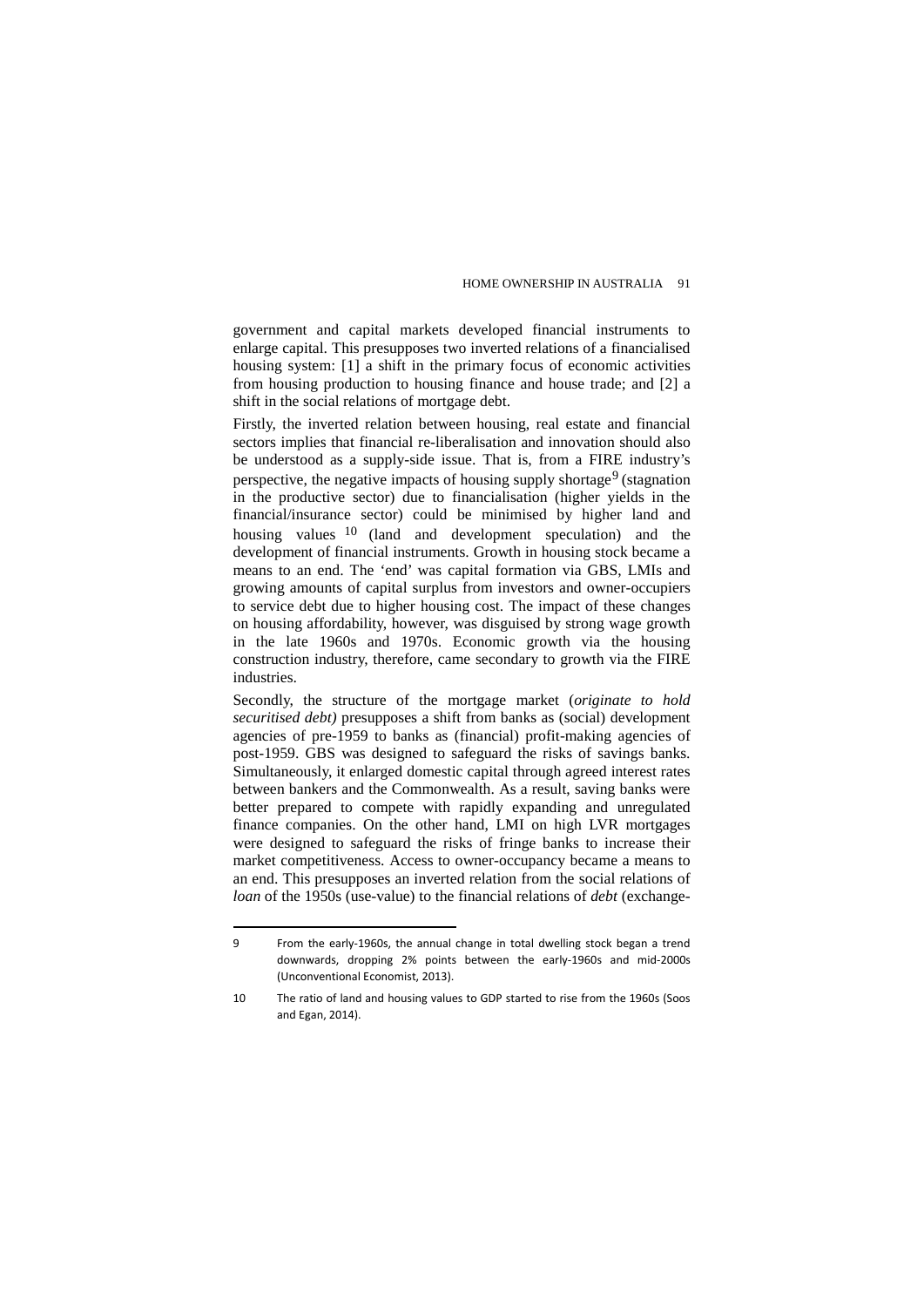relations). Mortgage continued to be a *loan* for individuals to buy a *home,* although it also became a means to buy a *house.* Nonetheless, policy objectives increasingly regarded *debt* an asset for the government and capital and insurance markets to enlarge capital, via GBS and LMI, to stimulate economic growth via the financial market.

The social compromise of housing of the 1950s, however, continued to provide good levels of social security to homebuyers. Although it became more unstable because financial and housing regulations that supported the inclusive model of the 1950s were increasingly being unwound. This entailed low unemployment rates (see RBA, 1997), stable jobs, a regulated labour market, high wages, low housing-related individual indebtedness and houses that were affordable in relation to household income up to the early-1980s. However, rental controls and security of tenure were progressively deregulated (Schneller, 2013; Bourassa *et al.*, 1995). The Home Builders Account was phased out and land development was gradually corporatised (Troy, 2012). The financial sector was re-liberalised. Unregulated financial intermediaries expanded and foreign fringe banks entered the housing finance market. Lastly, the mortgage market became more complex due to the surge of new interest parties, securitisation and insurance. This analysis suggests that the socially-embedded model of home ownership of the 1950s (inclusive model) was replaced by a financially-embedded model of post-1959 (exclusive model). Once the foundations for financial deregulation and the risk-management market were established, the second stage of the exclusionary model of home ownership followed suit. This is discussed in the next section.

# **An Exclusionary Model of Home Ownership: Stage 2 (Early-1980s to Mid-1990s)**

### *The financial relations of housing:*

#### *originate to distribute debt locally*

During the thirteen years of the Hawke-Keating governments (1983-- 1996), the financial sector was deregulated, the superannuation market emerged and the mortgage and risk-management markets expanded. Labor politicians, business leaders and unions were agreed on the need for economic reform to combat stagflation and provide a new basis for economic expansion. The political and industrial wings of the organised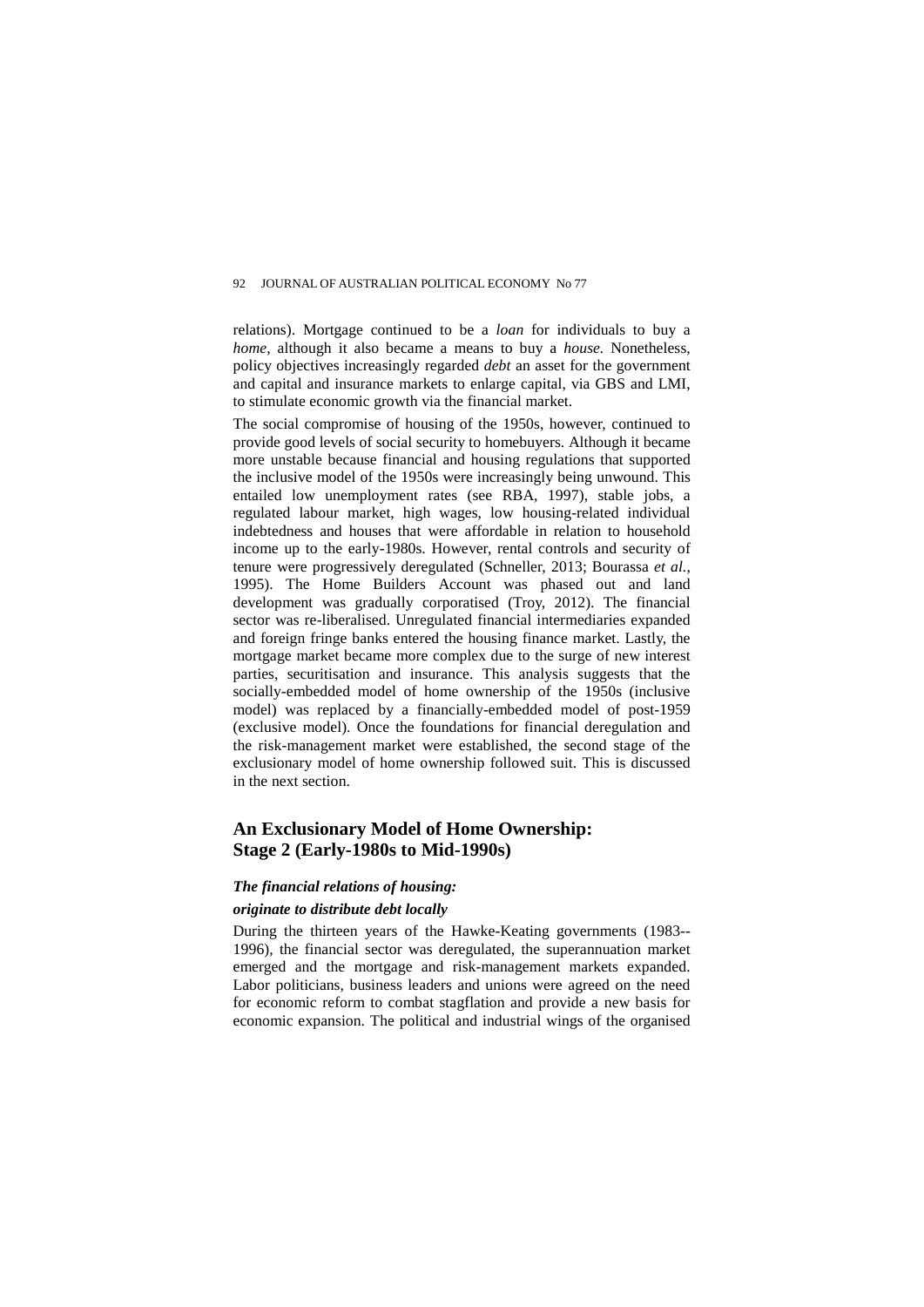labour movement negotiated the Accord to ensure that lower wage growth would be compensated by a social wage (ACTU, 2013). Of particular relevance was the introduction of a 3% compulsory Award superannuation in 1986, enabling substantial growth of the fundsmanagement sector, especially superannuation and life insurance (Spies-Butcher and Stebbing, 2011; Edey and Gray, 1996). Concurrently, the Hawke government, with the support of the financial and insurance sectors, began the process of deregulation of the banking system, abolishing foreign-exchange controls and floating the Australian dollar (Berry, Chapter 6 in Smith and Searle, 2010). In the same period, credit unions and building societies converted into banks or were formally incorporated into savings banks (Guy, 2010). Banks entered the high LVR market, with the support of the LMI industry (ICA, 2003). Additionally, the government-sponsored (26% government-owned ) but privately-run New South Wales First Australia National Mortgage Acceptance Corporation (FANMAC) issued residential mortgage-backed securities (RMBS). The aim was to purchase pools of residential mortgages originated by cooperative housing societies (see Edey and Gray, 1996; Rajapakse, 2006; Ferris, 2008).

In 1988, the Basel Capital Accord and the RBA changed the risk weighting in favour of housing loans instead of business or personal loans, shifting primary lending activities towards the housing market (Guy, 2010). This was followed by the financial recession in the early-1990s, triggering further financial deregulation by the Keating government that fundamentally altered the housing and mortgage markets. Between 1991 and 1996 the Commonwealth Bank was fully privatised. In 1992, regulation of foreign banks was further relaxed to allow capital to flow globally and to permit the establishment of independent foreign branches in Australia (Guy, 2010). In the early-1990s, two types of private sector securitisation institutions emerged: the special-purpose vehicle (SPV) and the funds-management sector. Their purpose was to cover mortgage originators of risks of defaults, and to enable, via RMBS, the transfer of ownership of mortgage debts from lenders' balance sheet into SPVs' books to free up capital for new loans. Concomitantly, urban consolidation arguments intensified (see Searle,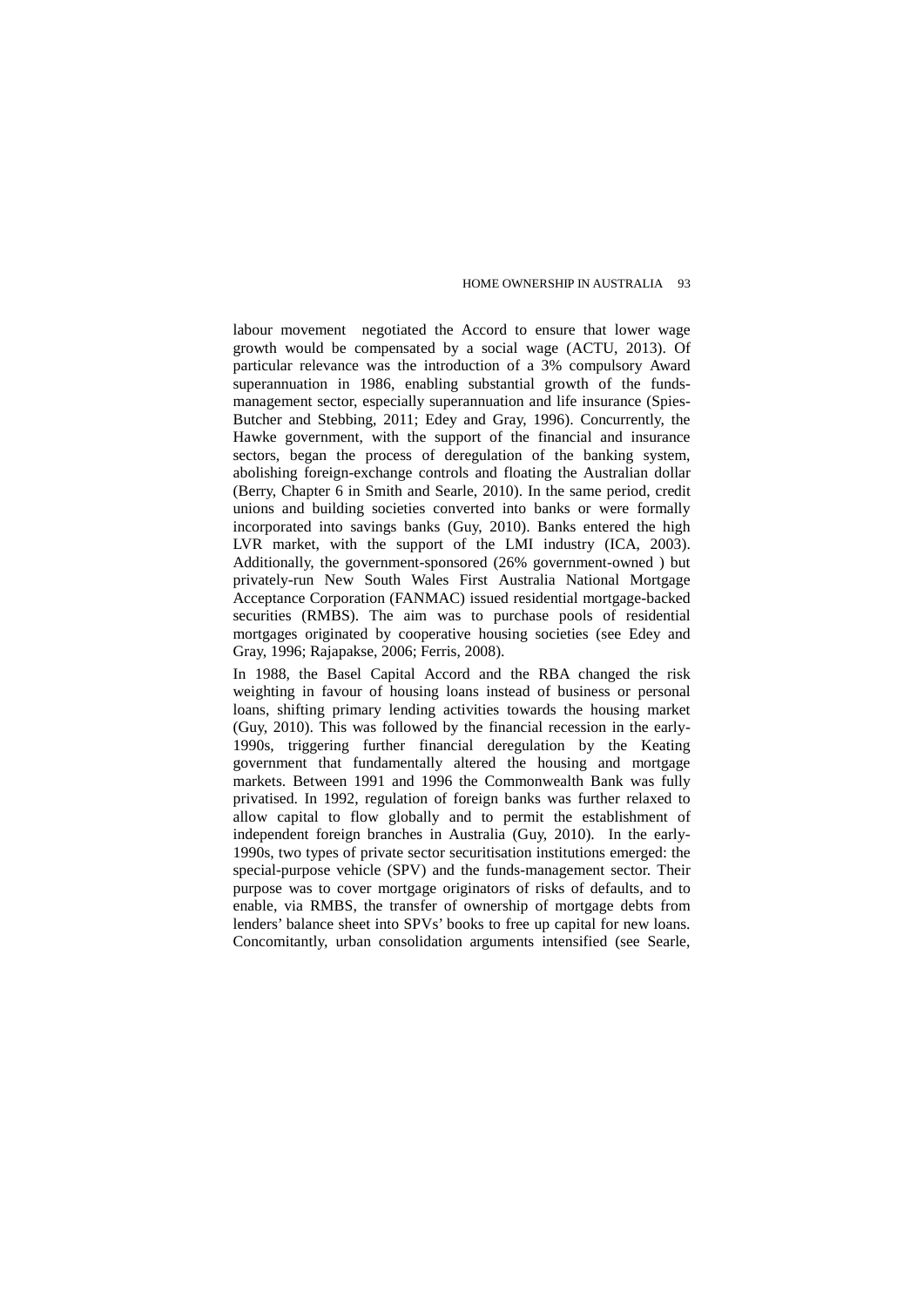2007; Troy 2012), encouraging large scale developments that needed large scale financial structures<sup>[11](#page-15-0)</sup>.

These institutional reforms instigated greater competition between authorised deposit-taking institutions (ADI) that are prudentially supervised by APRA, such as domestic and foreign banks, building societies and credit unions. ADIs decreased credit standards required for loan approvals, offering high LVR loans, low-documentation loans (lowdoc) and lower home loan interest rates (Sykes, 1998; Edey and Gray, 1996; Rajendra and Pahlson-Moller, 2008).

Market competition further expanded in 1993 with the emergence of nonauthorising deposit-taking institutions (Non-ADI) that are not prudentially supervised, such as wholesale lenders and mortgage brokers. Non-ADIs introduced home equity loans and interest-only loans (known as honeymoon loans). Designed to take advantage of growth in property values, the former allowed homeowners to borrow money against the real value of their houses. The latter minimised mortgage repayments in the first years of the loan (Guy, 2010; Rajendra and Pahlson-Moller, 2008). Consequently, the mortgage market became more complex, the financialisation of pensions advanced and the risk-management market expanded, succeeding GBSs issued by the Commonwealth in the mid-1960s and RMBSs issued by FANMAC in the mid-1980s.

During the third era of the Australian mortgage market, *originate to distribute debt locally* became the dominant approach to housing finance. Mortgage debt was originated by lenders or intermediaries and distributed to institutional investors connected to the local mortgage market. Policy makers and finance experts developed financial instruments to increase the liquidity of mortgage debt to allow debt portfolios to be sold to Australian debt traders. Because of these arrangements, the mortgage market became a complex interplay of powerful players in debt profit distribution, debt profit transactions and risk transfer, which, I suggest, has jeopardised the social relations of housing.

<span id="page-15-0"></span> $\overline{a}$ 11 Housing initiatives by the federal government included the introduction of the First Home Owners Scheme (FHOS) in 1983; investments to increase the public housing stock from 1983 whilst maintaining the sales of the previously built stock; and retraction of the FHOS in 1991 (see Troy, 2012).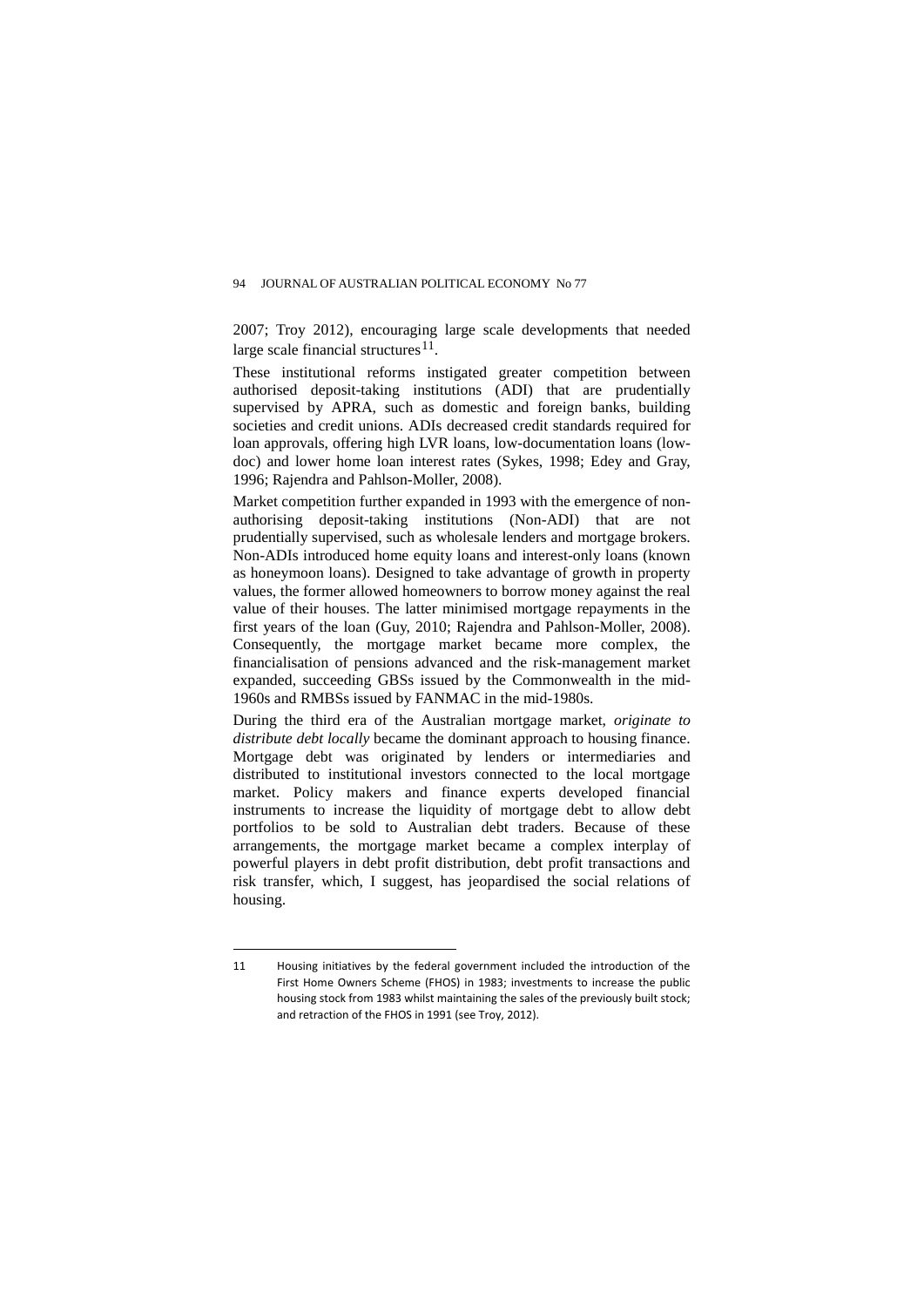As shown in Figure 4, the structure of the mortgage market was now more complex, consisting of six distinct interest groups: homebuyers, mortgage originators, SPVs or trustees, funds-managers, LMI and workers. It comprised three debt traders and debt profits were shared between five entities. Economic risk was shared between homebuyers, SPVs, LMIs and the workforce by means of superannuation contributions.

Mortgage originators are the first tier debt trader, in which risks are covered by SPVs and LMIs.

SPVs are the second tier debt trader whose risks are reduced by fundsmanagers and LMI.

Funds-managers are the third tier debt trader, transferring risks to their members.

LMIs do not trade debt but profit from debt-trading via insurance and administration fees, covering 100% of loan balance and repossession costs in case of mortgage defaults. They insure all Australian high LVR conforming loans and serve as credit enhancement for prime RMBS. The LMI market is monopolised by two U.S. global corporations: Genworth Financial Mortgage Insurance and QBE Lenders' Mortgage Insurance.

Lastly, the sixth party is the workers who make compulsory contributions to private superannuation funds, some of which have used their members' future old-age income to invest in debt-trading, among other types of investments. Workers bear the risk of investments carried by funds-managers.

The FIRE system, not homebuyers, is further safeguarded by the absence of debt forgiveness provisions in the Australian consumer bankruptcy framework, which gives SPVs the right of repossession in case of mortgage defaults (Rajendra and Pahlson-Moller, 2008).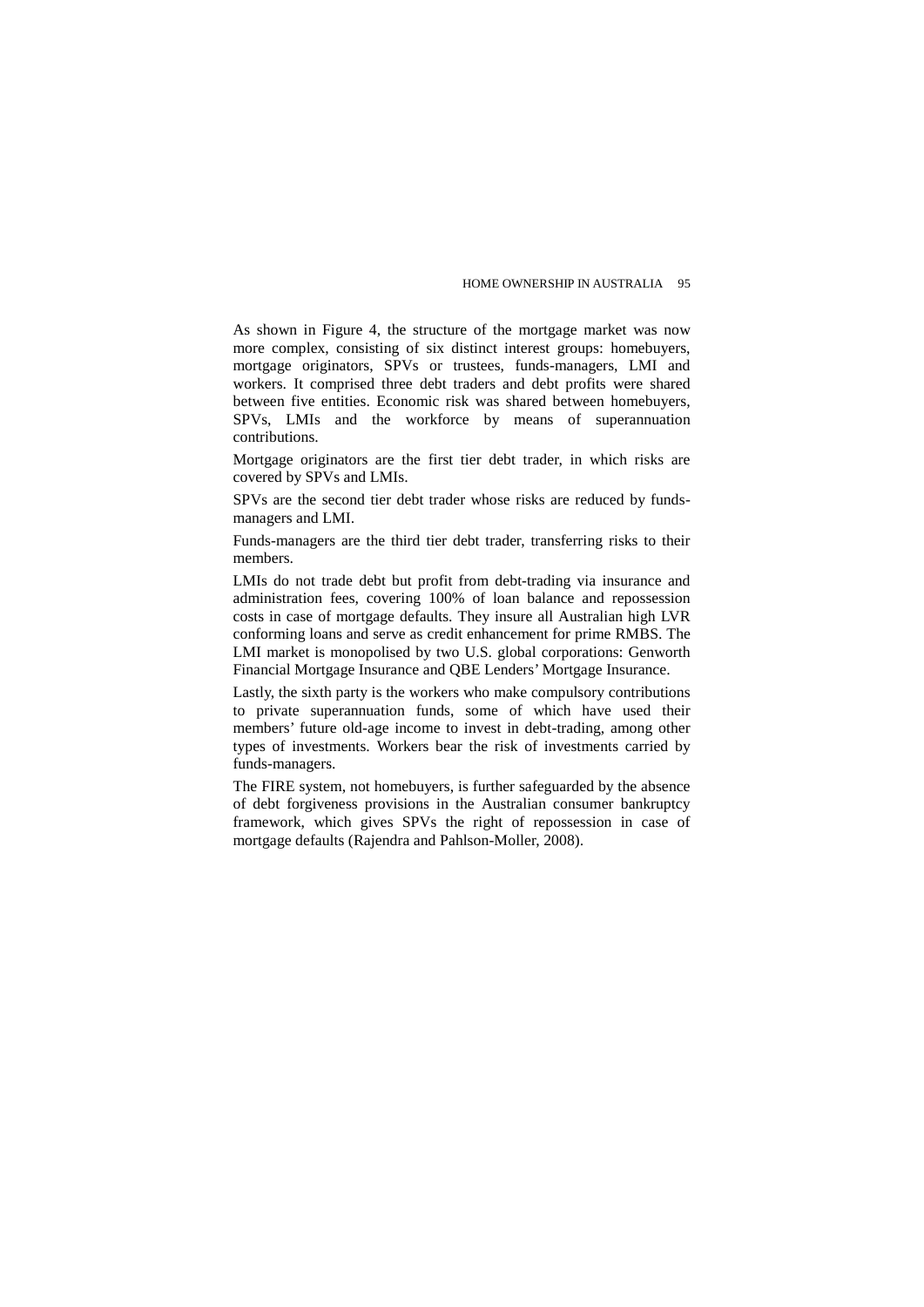# **Figure 4: Originate to Distribute Debt: the Exclusionary Model Stages 2 & 3**

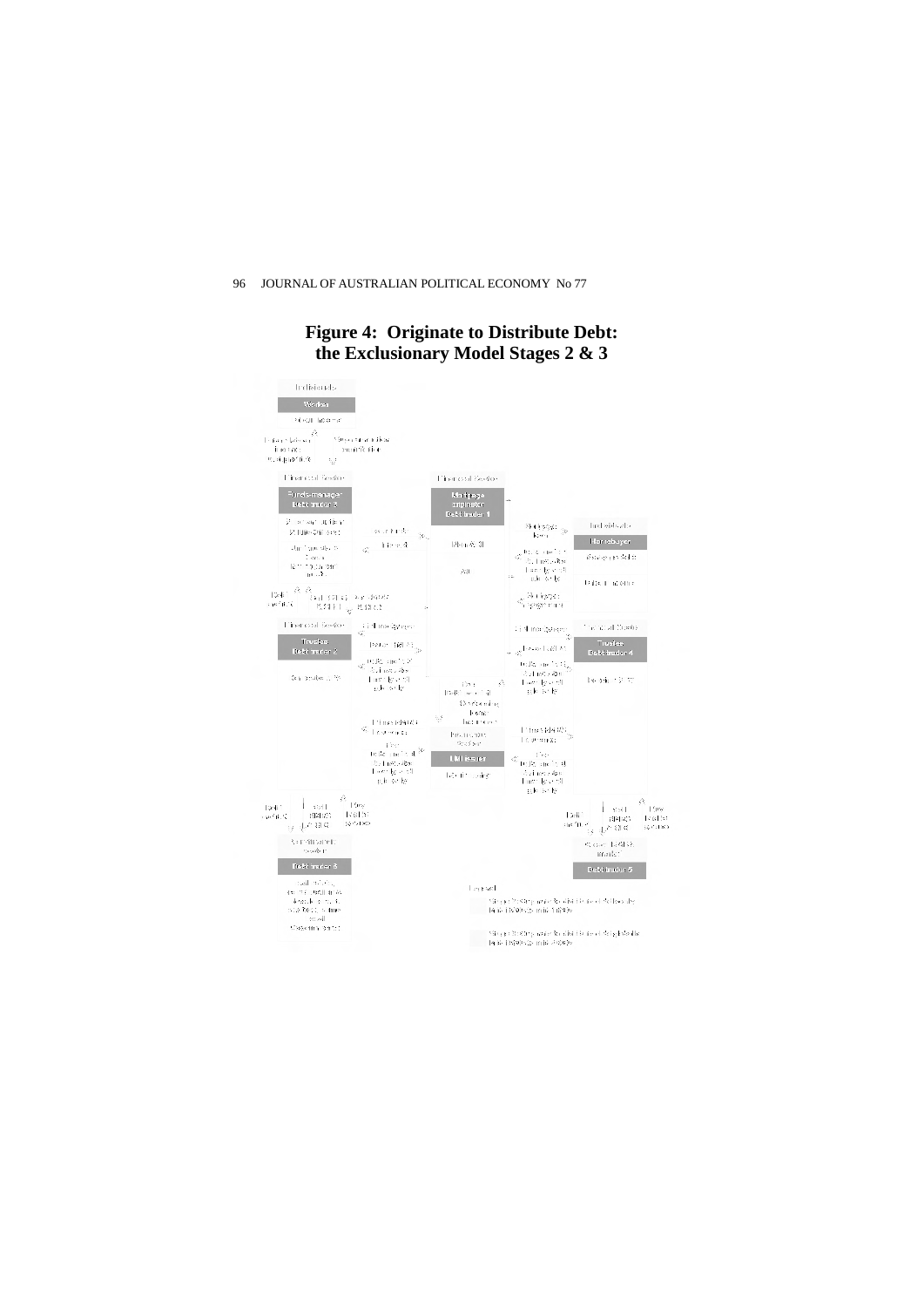#### *The Financial Relations of Housing:*

 $\overline{a}$ 

## *the symbiotic exchange-relations of house, debt, superannuation assets and risk-management*

The effects of these complex structural changes are self-evident. A deregulated market offered greater and easier access to credit, greater competitiveness between local and foreign intermediaries, and clever innovations in securitisation. This was accompanied by an increase in demand for private housing due to immigration, lower interest rates, tax concessions and the rise of dual-income families, family dissolution and single-person households (Yates, 2011). Consequently, life for many became more unstable, housing costs increased and housing stratification continued to rise  $12$ .

A trend of asset accumulation due to a shift in consumption patterns from owner-occupied properties to investment properties is also evident. From 1981 to 1996, the proportion of properties that were investment properties rose by 2.3%. Owner-occupied properties dropped by 1.6% and private properties (other) declined by 0.7% (see Figure 3). This represented a 4.6% decline in the number of owner-occupied properties since the 1950s. The difference was largely taken up by privately-owned rental properties, privately-owned unoccupied dwellings, and privatelyowned holiday houses $13$ .

Further, housing debt nearly doubled in ten years, rising from 30% of household disposable income in the 1970s-mid-1980s to 60% of disposable income in the mid-1990s (Soos and Egan, 2014). The highest increase occurred during the Keating government years. Housing costs were equivalent to four-and-a-half times the average annual (after-tax)

<span id="page-18-0"></span><sup>12</sup> Some housing experts argue that supply shortage due to high construction cost, urban planning regulations and land scarcity also contributed to housing unaffordability (see Yates, 2011).

<span id="page-18-1"></span><sup>13</sup> As discussed in the introduction to this article, the proposed methodology assesses changes in housing consumption patterns as a result of a value shift. Important evidence on generational shift is presented by Yates & Bradbury (2010) and Yates *et al*. (2008), showing a shift in consumption patterns due to declining rates of home ownership among younger cohorts by about 10% points since the mid-1970s, and a projected decline in the rates of home ownership among the over-65 population by about 10% points for the next 30 years. This data raises important questions about the future sustainability of the age pension.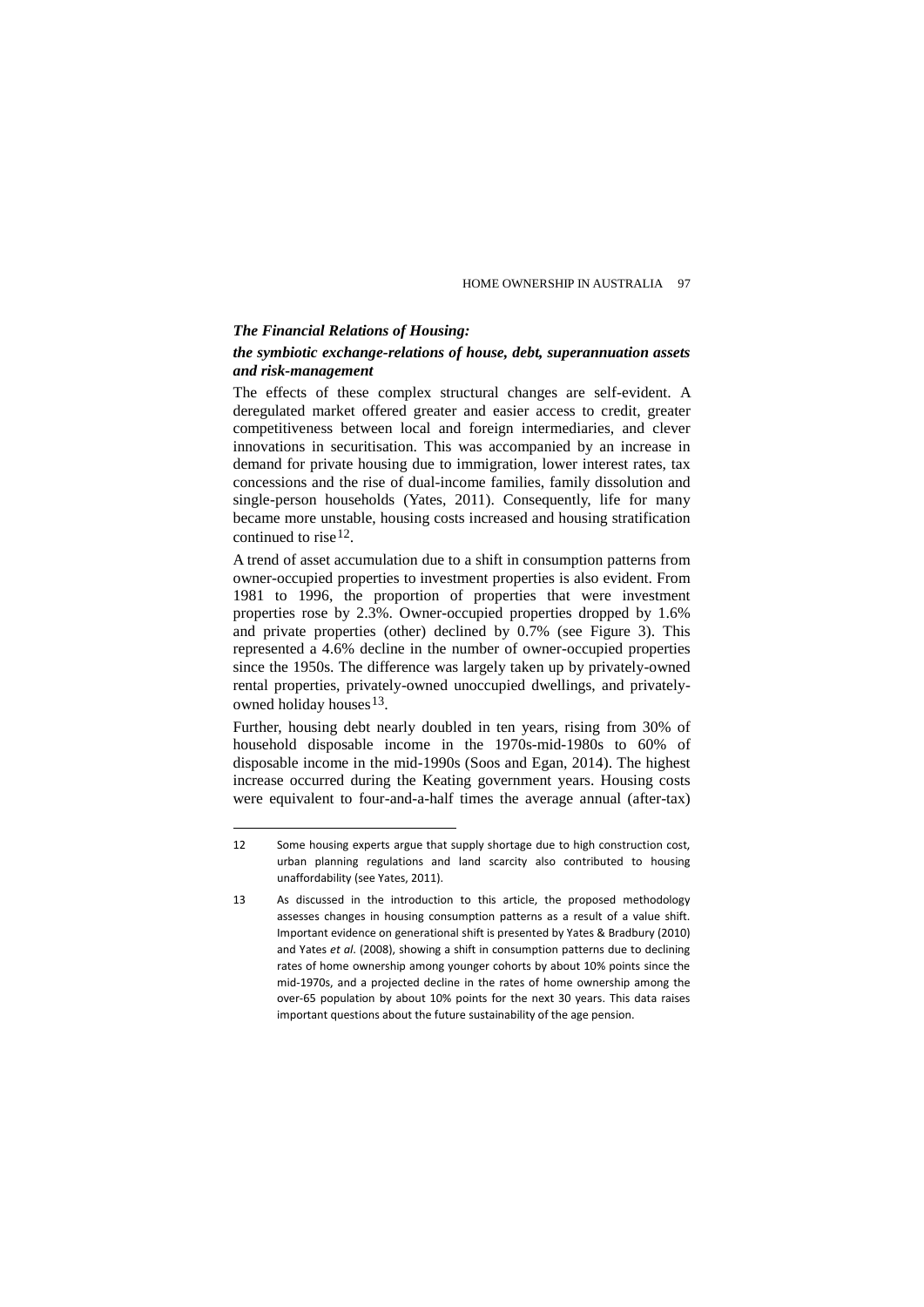household income; a 50% increase in housing unaffordability since 1983 (Fox and Finlay, 2012: 17). Lastly, the annual change of dwelling stock continued its downward trend since the early-1960s (Unconventional Economist, 2013).

The structure of the mortgage market from the mid-1980s to mid-1990s suggests the shift in the role of the welfare state is central to understanding the second stage of the exclusionary model of home ownership. In other words, economic stagnation in the 1970s prompted the exploitation of new markets, such as risk-management, mortgage and superannuation markets, through neoliberal reforms. These reforms simultaneously deregulated the financial market and privatised and financialised home ownership, pension and social security. This entails two inverted relations: [1] the financialisation of the welfare state and [2] the financialisation of welfare, prioritising the financial relations of housing and intensifying the process of commodification. This process may be called *monopoly-finance welfare*[14](#page-19-0).

The first component of inverted relations relates to the financialisation of the institution by means of reforms that have placed the welfare state within a financial rubric; thus creating a symbiotic relation between debt, superannuation contributions and risk-management instruments. This process is illustrated in Figure 4, which shows the financial market has become a market on its own, aimed at serving the FIRE industries and their investors. Firstly, the financial sector captures, via the mortgage market, a portion of labour income to service housing debt (Bryan *et al*., 2009). Secondly, it captures, via the superannuation market, another portion of labour income to compulsorily contribute to private superannuation funds. Thirdly, it creates risk-management instruments to couple the two portions of labour income. Fourthly, debt profits are distributed to debt-investors connected to the financial sector. Finally, a portion of this enlarged capital returns to labour in the form of mortgage loans and future old-age retirement incomes. The first two are ways of linking long-term liabilities (mortgage debts) with long-term assets (superannuation contributions) to protect the system and enlarge capital by means of labour income, via the financial market, rather than taxation.

<span id="page-19-0"></span><sup>14</sup> This concept builds on Foster's (2007) '*monopoly-finance capitalism'*, and was developed in a Masters degree thesis by the author of this article that was submitted to Macquarie University in 2014.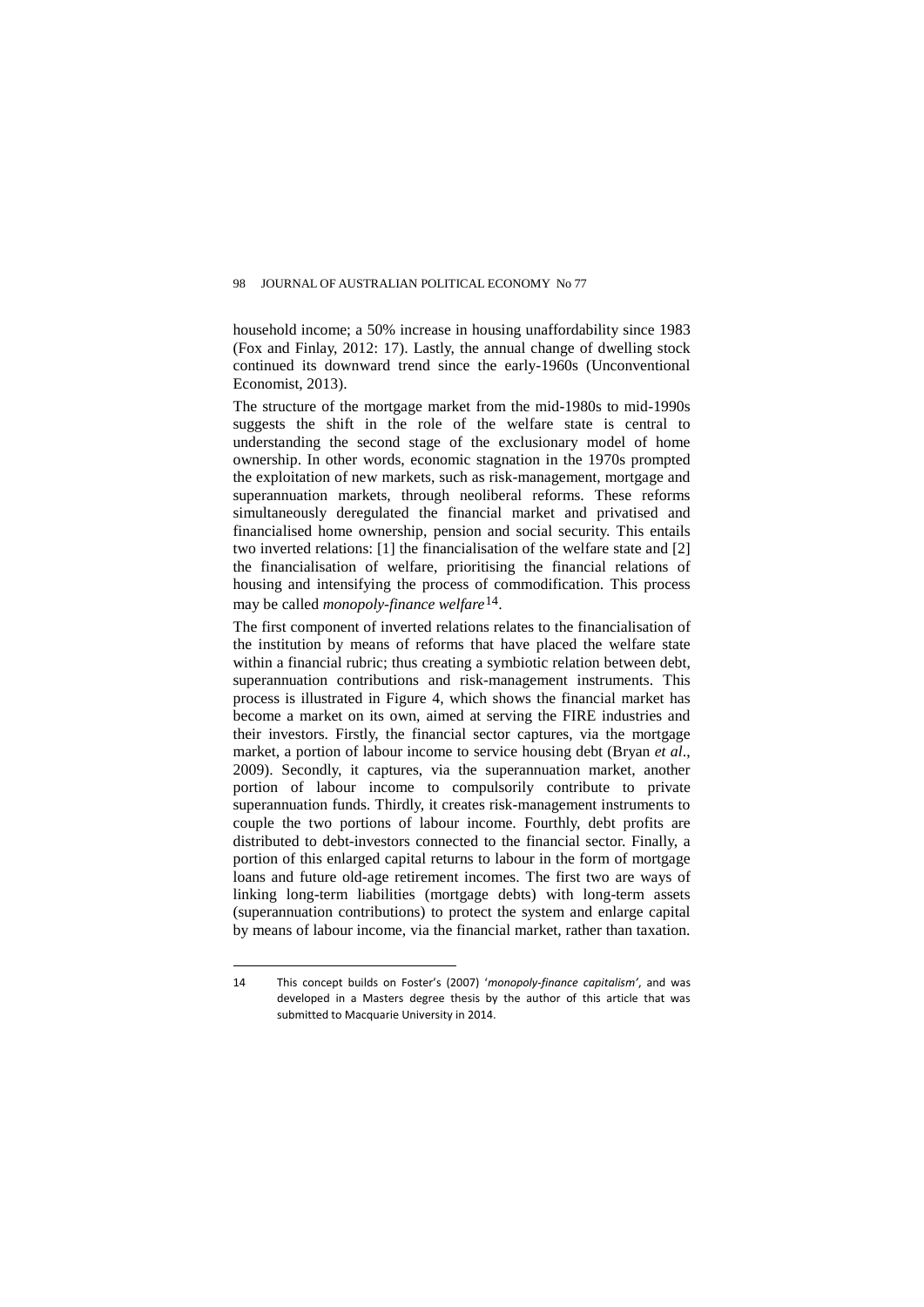The third and fourth are mechanisms to enlarge capital by means of riskmanagement instruments to distribute profits to interest parties connected to the financial sector via [1] the transfer of debt pools from lenders to SPVs; and [2] the sale of debt pools to debt traders. Elsewhere, these mechanisms have been referred as a process of commodification of risk via securitisation and derivatives (Bryan *et al.*, 2009). The last one is a way of privatising and financialising the social provision of shelter and social protection for the elderly to foster individualised lifecycle redistribution through *'asset-based welfare'* [15](#page-20-0) (Sherraden in Katz, 1991). The effect is to legitimise a neoliberal agenda aimed at reducing public spending on retirement incomes support as an intrinsic component of the project of *'great risk shift'* (Hacker, 2006) and '*institutionalised individualism'* (Beck, 2009:9).

For individuals, a *loan* is a means to buy a place to live, which represents the use-value of *home*. However, private housing has increasingly become a means for individuals to accumulate assets to self-fund retirement and to maintain lifestyle choices. These are the exchangerelations of *house*. For workers, superannuation contributions are a means to self-fund retirement, which is the use-value of *retirement incomes*. Nonetheless, for the government and capital and insurance markets, mortgage debt and superannuation contributions, both sourced from labour income, have become sources of funding to enlarge capital via risk-management instruments. They have become mechanisms to stimulate the economy, maintain housing consumption and reduce public spending in retirement incomes support. Moreover, they have become ways of protecting the financial system and increasing profit margins of the FIRE industry through house-trade and debt-trade speculation.

As a result, the use-value of *home*, *loan* and *retirement income*s becomes subordinated to the exchange-relations of *house, debt* and *superannuation assets.* This represents the inverted relations of housing and pension in which exchanges have become more financialised over time. Debt-related profits are distributed, via the financial sector, to mortgage lenders, SPVs, funds-managers and LMIs. A small share of profits and a big share of investment risks are transferred to individuals who, without their knowledge or control, may invest in someone else's debts through their superannuation contributions to grow wealth to self-

<span id="page-20-0"></span><sup>15</sup> Meaning private housing, financial and commercial assets.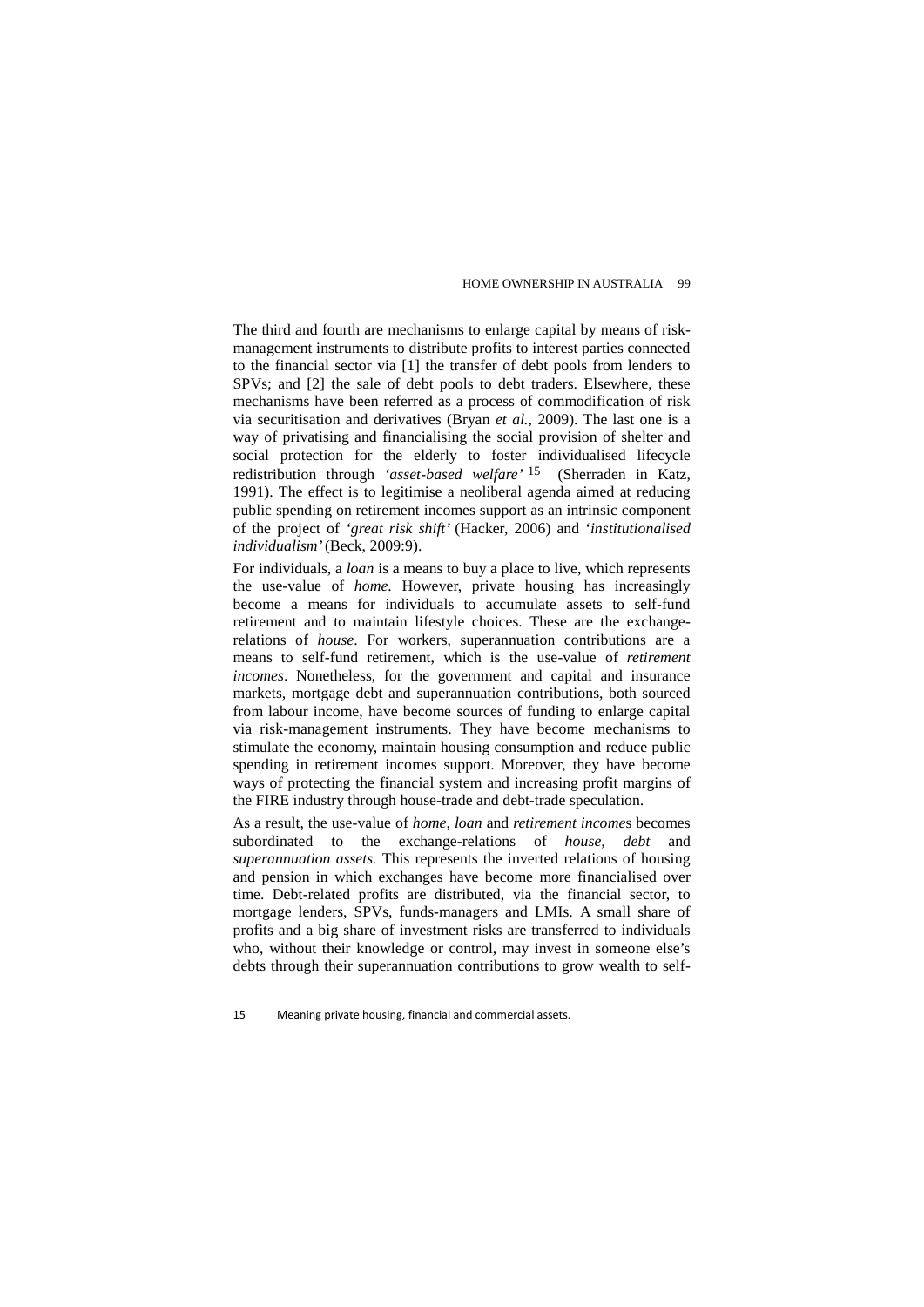fund retirement via their private retirement savings funds. This is a hidden antithesis of social solidarity. Although many homeowners have become accomplices of the dynamics of a for-profit housing market and an individualistic society, ordinary workers are largely unaware of the ways in which their mortgage debt and superannuation contributions have become a vehicle for capital accumulation for a privileged few.

The second aspect of inverted relations refers to the financialisation of delivery mechanisms of social provision through the development of financial instruments. Due to financial innovations and deregulations in the financial, labour and housing markets, individuals became, on one hand, more dependent on the financial sector for social provision and protection. On the other hand, they became more exposed to the volatilities of these deregulated markets. Reflecting this growing social risk, the government, capital markets and insurers offered *riskmanagement* rather than *social security*. In other words, growing vulnerability of housing finance systems became financially riskmanaged by RMBS, derivatives, LMIs and superannuation contributions.

Spiking housing unaffordability and high down-payments were disguised by [1] high LVR loans that reduced the deposit gap between the early-1990s and early-2000s; and [2] honeymoon loans and lower interest rates that maintained the cost of servicing mortgage repayments stable during the same period.

Stagnant wages and higher living costs between the 1980s-1990s could be financially risk-managed by equity releases, so that homeowners would earn more through spiking housing prices than wages. Moreover, due to changes in labour and immigration laws, there were growing numbers of casual and part-time workers, low-to-moderate income earners, recent immigrants, the self-employed and the underemployed struggling to enter the housing market. These groups became financially risk-managed by low-doc, honeymoon and high LVR loans, rather than socially protected by wage growth, stable jobs and full employment policies.

Lastly, the system was fiscally risk-managed by social tax expenditures. Monetarily risk-managed by lower home loan interest rates. Materially risk-managed by high housing prices. These risk-management instruments could maintain and increase demand for housing finance and housing consumption, mostly by repeat buyers and investors.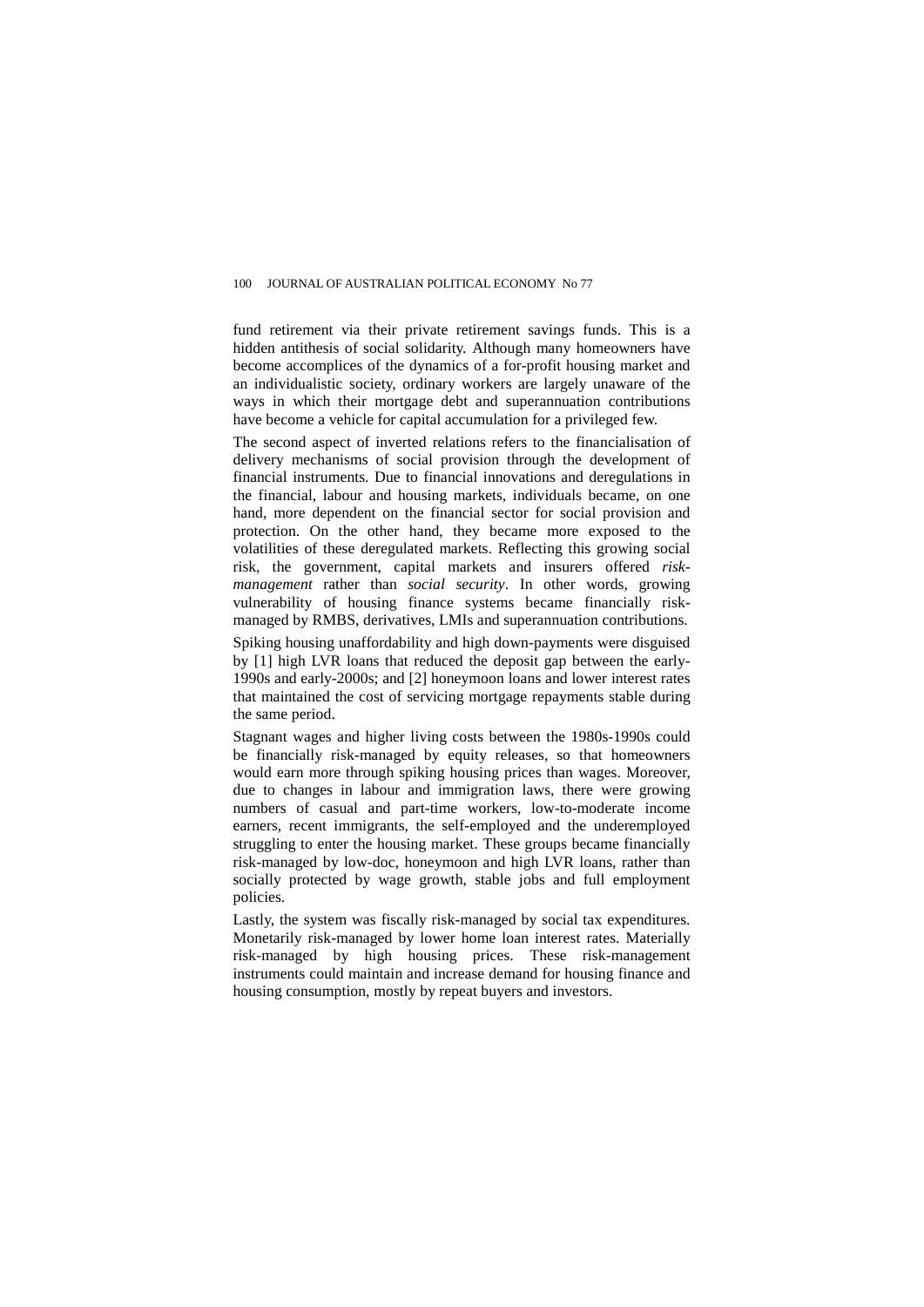Arguably, these financial instruments made access to home ownership slightly easier for some, but certainly not more affordable or equitable. These instruments, which were largely borrowed from the U.S. system, laid the foundations for further financial innovations from 1996 (as discussed later) that became the root cause of the Global Financial Crisis (GFC) in 2007-2008. Concomitantly, the discourse about housing affordability inverted as well. The financially-embedded discourse that houses were affordable if individuals spent equal or less than 30% of their yearly income on mortgage repayments, replaced the sociallyembedded notion that '*future generations should have access to housing on the same cost conditions in relation to income as past generations'*  (Brundtland Report, in Yates, 2011:279).

To cut a long story short, the government deregulated the sector that became responsible for managing, not protecting, our social risks: the financial sector. Simultaneously, housing unaffordability, housing-related indebtedness and mortgage stress worsened, wages' growth declined and rates of casual and temporary jobs rose. Additionally, unregulated financial intermediaries and debt-traders expanded and the structure of the mortgage market became much more complex due to new riskmanagement instruments and new powerful players. The use-value of *social security* of the 1950s (the social compromise of housing) was replaced by the exchange-relations of financial, fiscal, monetary and material *risk-management,* thereby shifting (Hacker, 2006), and individualising (Beck, 2009) and commodifying (Bryan *et al.*, 2009) social risks. The symbiotic relation between mortgage debt, superannuation contributions and risk-management instruments, therefore, became entrenched in financial systems of capital accumulation, risk transfer and low tax. Meanwhile, community attitudes about home ownership shifted towards investment properties. From the mid-1990s, the exclusionary model continued on its path of ascendancy towards greater inequality, as discussed in the next section.

# **An Exclusionary Model of Home Ownership: Stage 3 (Mid-1990s to Mid-2000s)**

### *The financial relations of housing:*

*the symbiotic exchange-relations of house, debt, superannuation assets and risk-management (originate to distribute debt globally)*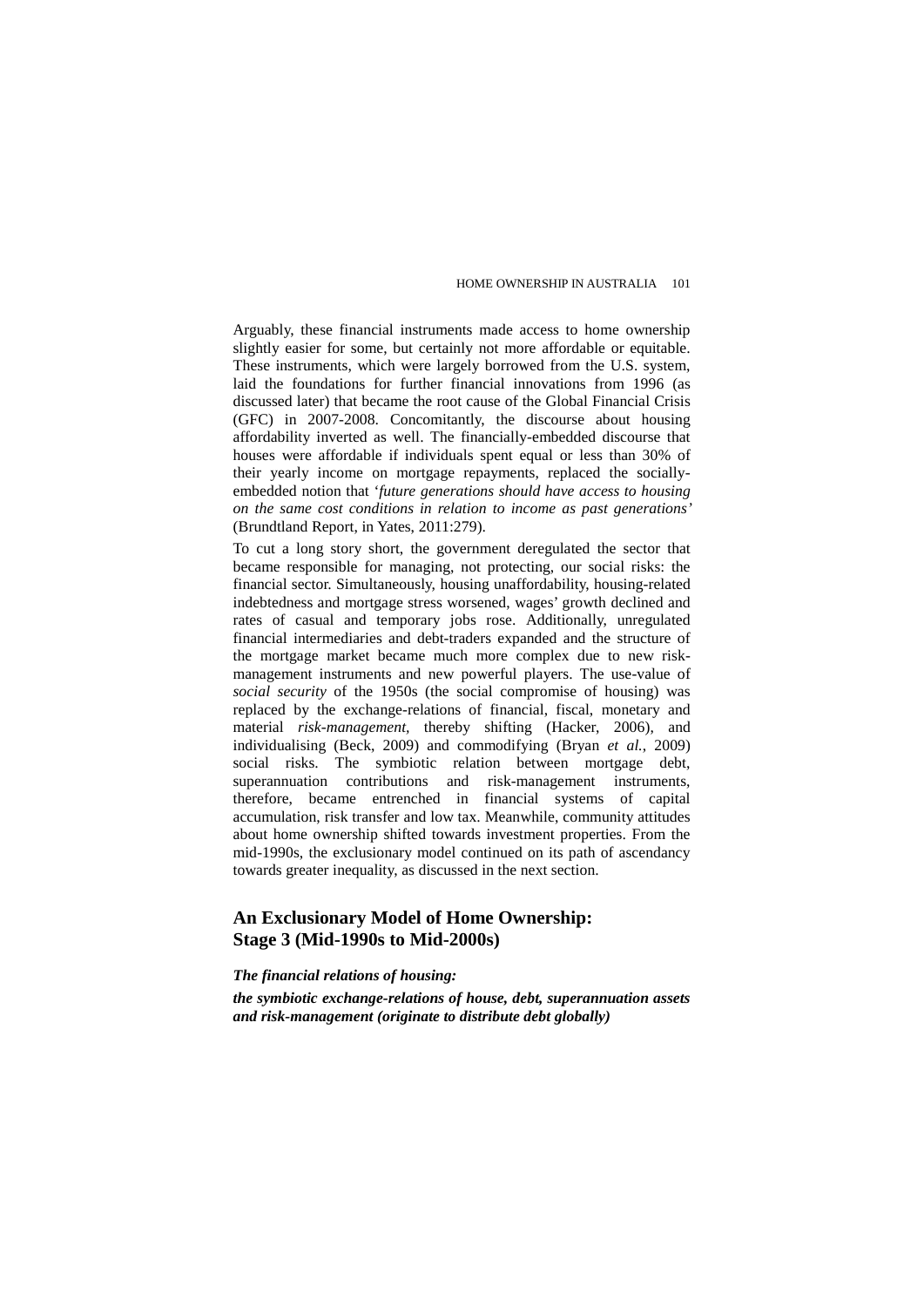The expansion of the mortgage and risk-management markets during the Howard government years (1996-2007) was a direct result of interventions in taxation and monetary management. These interventions, supported by the financial and non-financial sectors, fundamentally altered the housing, mortgage and risk-management markets. The government implemented income and housing taxation reforms that made investments in residential properties and housing portfolio upgrades even more attractive to investors (Mortensen and Seabrooke, 2008). It made changes to superannuation tax concessions that significantly increased the size of the funds-management sector and their debt security products (Spies-Butcher and Stebbing, 2011). In 1997, the government granted tax exemptions to foreign investors on interestwithholding tax on bonds, opening up Australia's securitisation to the global market (Rajendra and Pahlson-Moller, 2008). This was followed by the emergence of the credit scoring market. The debt of homebuyers mostly at risk of losing their homes or becoming unemployed (junior tranches) became valuable tradable commodities in the stock market. This was the root cause of the housing and financial market collapses in 2007-2008 in the U.S. and globally. Lastly, between 2003 and 2006, new risk-management products designed for hedging (derivatives), such as credit default swaps (CDS) and residential futures, began to emerge  $16$ .

These structural changes produced a mortgage market even more complex than previous eras, which is described here as *originate to distribute debt globally*. As illustrated in Figure 4, the fourth era comprised of nine interest groups. In addition to the six parties of the third era, the market included foreign SPVs, global debt traders and local non-financial debt traders<sup>[17](#page-23-1)</sup>. It consisted of six debt traders: mortgage originator, local SPV, foreign SPV, funds-manager, local non-financial debt trader and foreign debt trader. Debt profits were shared between eight entities, including mortgage originator, local SPV, foreign SPV,

<span id="page-23-0"></span><sup>16</sup> Public housing initiatives during the Howard government included: no nett investment in supply, introduction of heavily conditioned access and tenure rules and public housing asset sales (see Troy, 2012). Also, the government reintroduced the FHOS in 2001, but as compensation for GST impacts on cost of new homes.

<span id="page-23-1"></span><sup>17</sup> Such as the real estate sector, construction/development sector, and some local councils.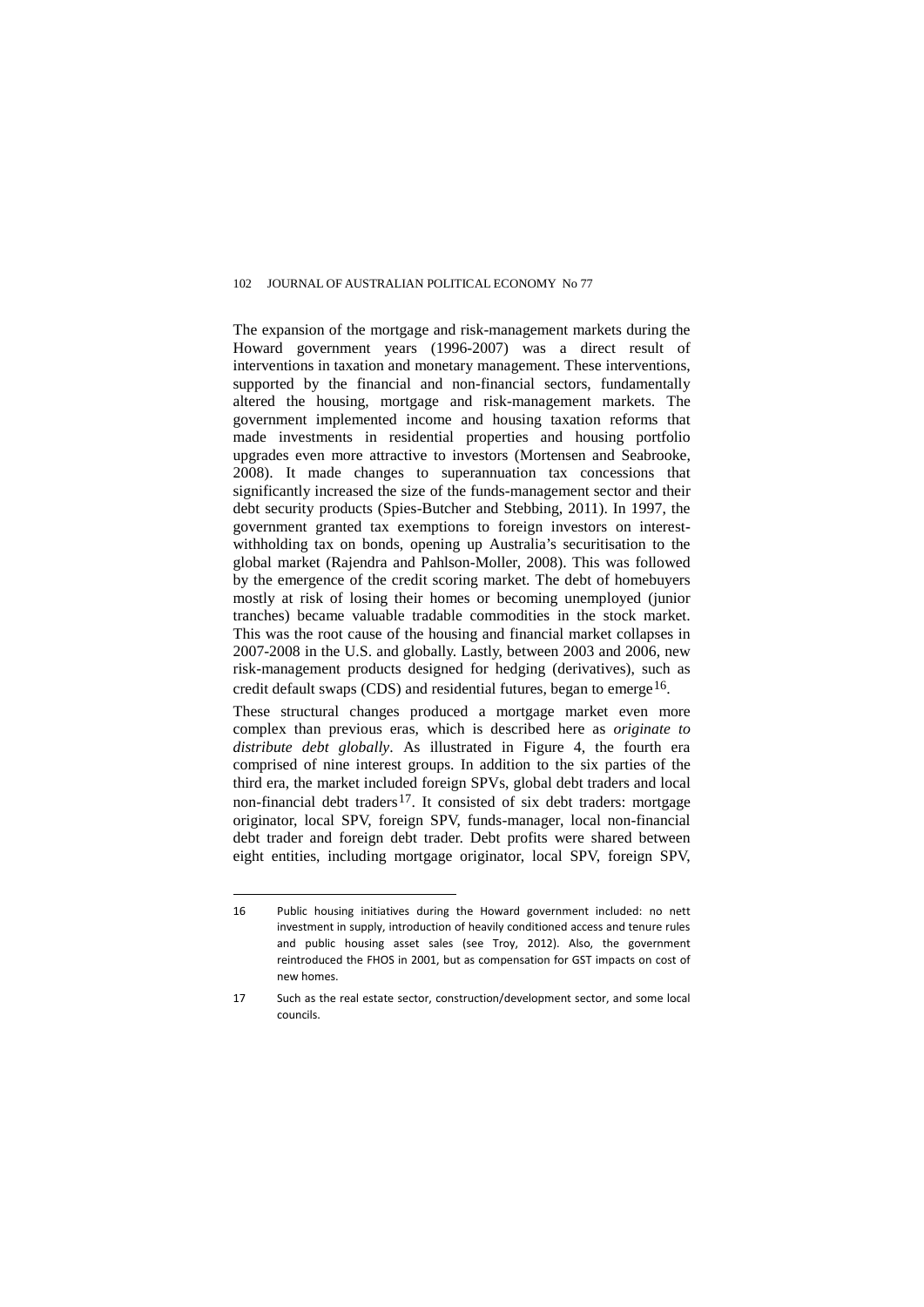funds-manager, global trader, local non-financial trader, LMI and workers. Economic risk was shared between homebuyers, the workforce (via superannuation contributions), local and foreign SPVs, LMIs, local non-financial debt traders and global debt traders.

Consequently, by 2007, growth of mortgage debt-trading exceeded growth in mortgage lending. The Australian RMBS market grew from \$13.6 billion in 1997 to \$204 billion in 2007. This represents an average growth of 31% per annum, whereas the mortgage market grew by 15.7% per annum (Austrade, 2010). By 2004, the volume of Australian RMBS sold in the foreign market reached 40% of total RMBS issuance (Rajendra and Pahlson-Moller, 2008). However, after the sub-prime mortgage crisis, the RMBS market began to decline, during which the residential derivatives market evolved rapidly (Fabbro, 2011; Young, 2007).

Due to greater complexity in the mortgage market, greater numbers of debt-traders and new risk-management products, access to owneroccupancy worsened and housing asset accumulation increased. The proportion of properties that were investment properties rose by 1.1% between 1996 and 2006. The proportion of private properties (other) increased by 1.6%, whilst owner-occupied properties dropped 1.7% of the total housing stock (see Figure 3). This represents a 3.9% increase in the number of investment properties and a 4% decline in owner-occupied properties since the mid-1980s. It also represents a 6.4% drop in the proportion of owner-occupied properties, a 3.6% increase in the number of investment properties and a 4.7% increase in private properties (other) since the emergence of the exclusionary model in 1959. This shows a gradual return to the unequal distribution of the private housing stock before the 1950s' pro-owner occupancy policies were introduced.<sup>18</sup>

Likewise, housing-related indebtedness and housing unaffordability escalated. From 1996 to 2004, the cost of buying a house in Australia jumped to seven times the annual average (after-tax) household income (Fox and Finlay, 2012:17). This amounts to a 60% increase in housing unaffordability in only eight years, and a two-and-a-half-times increase since the deregulation of the financial market and the growth of the riskmanagement market from the mid-1980s. Lastly, between 1996 and

<span id="page-24-0"></span><sup>18</sup> The demand side of the equation continued to influence patterns of consumption, as discussed earlier.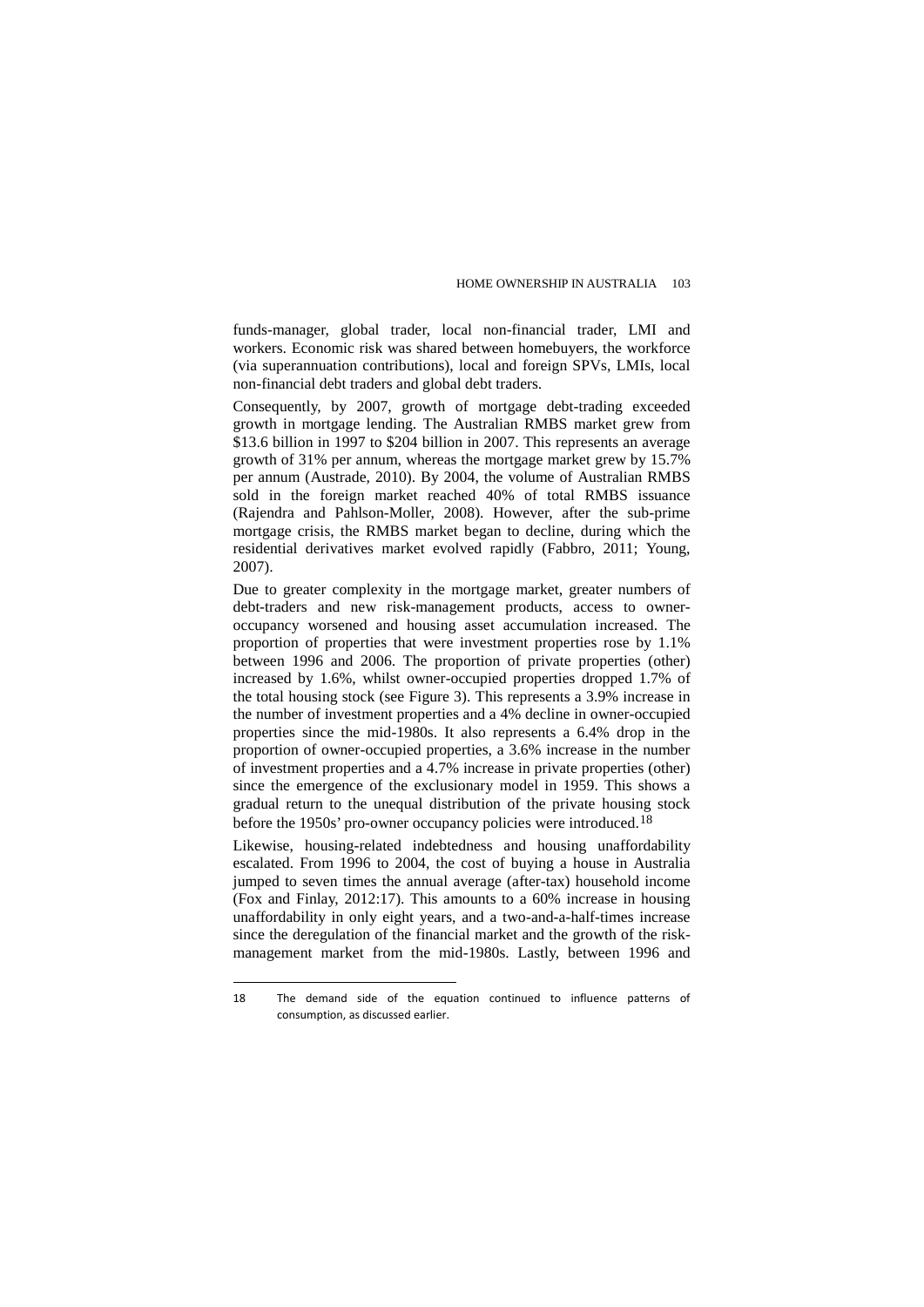2006, housing debt jumped to 130% of household disposable income (Soos and Egan, 2014); a 100 percentage point increase in ten years, and a four-times increase since the mid-1980s.

Ironically, the Howard government claimed home ownership was an important aspect of Australian society from both economic and social cohesion perspectives (see Ronald, 2008a). It framed its discourse in accordance with the use-value of *home,* associating home ownership with social and familial security. Nonetheless, by allowing the debt-trading market to expand globally and locally, the Howard government created the structural foundations that exacerbated housing unaffordability, individual indebtedness, social uncertainty, mortgage stress, housing stratification and land and debt speculations. Equally important, it enabled the emergence of the credit scoring market in Australia, which was the fundamental cause of the GFC.

## **Conclusion**

This historical account suggests that, by placing private housing outside a welfare rubric and within a financial rubric, federal governments have changed the inclusive model of home ownership and social security of the 1950s into an exclusionary model emerging from 1959. This evolution had three stages as a result of institutional reforms that moved away from the social compromise of housing, instead prioritising the exchange-relations of housing and intensifying housing commodification. These institutional changes have led to a symbiotic relationship between mortgage debt, superannuation contributions and risk-management instruments, which has become entrenched in financial systems of capital accumulation, risk transfer and low tax.

The effects of these institutional reforms are wide-ranging. The financial sector was gradually deregulated. The risk-management market emerged and expanded. The complexity of the mortgage market and the interplay of powerful players increased substantially. Consequently, the proportion of owner-occupied properties declined and the number of investment properties rose. Housing unaffordability, housing-related indebtedness and social uncertainty worsened. Under the exclusionary model, profit goals have replaced social goals. Risk-management has replaced social security. The self-interest of already wealthy people seeking to acquire more assets has stymied the common goal of others who seek to acquire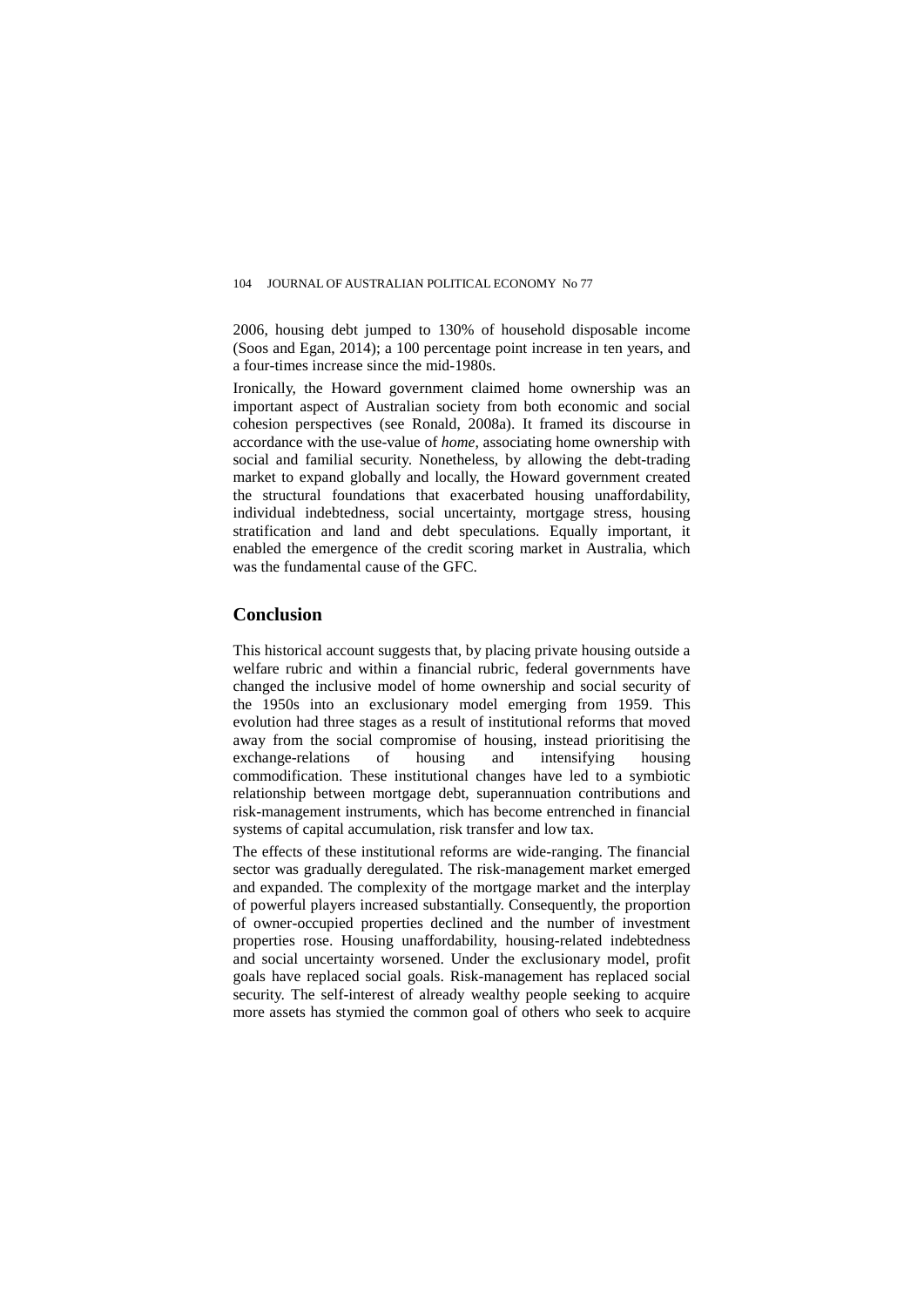a secure and affordable owner-occupied property. In this environment, debt-trading has become the norm, which is the antithesis of social solidarity.

From the mid-2000s, the exclusionary model of home ownership has continued on its decades-long climb towards inequality and social uncertainty. New risk-management instruments have emerged from the debris of the GFC. Median house prices in Sydney, for example, have grown by about 77% since 2009 (Scutt, 2015), with housing costs reaching twelve times the average annual household income by the end of 2015 (Irvine, 2015). Investors accounted for 60% of all new lending in NSW in 2015 (Yeates and Eyers, 2015). Homelessness has increased and the erosion of the public housing system continues. Moreover, historically low interest rates have reduced yields in the financial market, contributing to a significantly higher net return in investments in housing construction and house trade, particularly for the past two years in Sydney.

The erosion of the fragile housing and financial systems are evident. Nonetheless, federal governments continue to nibble around the edges of the problem in an apparent attempt to please an array of powerful players. This includes some homeowners, state governments and the real estate and land development sectors consumed by the idea of neverending house price growth. They are supported by a financial sector (and their investors) addicted to risk-management instruments, and overreliant on the easy money from labour income to service debt and to selffund retirement.

There have been recent calls by some scholars, policy analysts and civil society representatives, both locally and internationally, to bring private housing back into welfare, political economy and cultural debates. In the Australian case, this may be interpreted as a case for reclaiming a view of home ownership as a social good, or perhaps moving forward to viewing housing as a social right. Central to these calls is the case for considering how housing provision relates to political economic issues, including unemployment underemployment and job casualisation; financial deregulation, risk-management instruments, social uncertainty and risk transfer; power relations, asset accumulation and inequality; individualism, herd behaviour, the role of public housing, taxation and neoliberal ideologies. This article is offered as a small contribution to these big debates.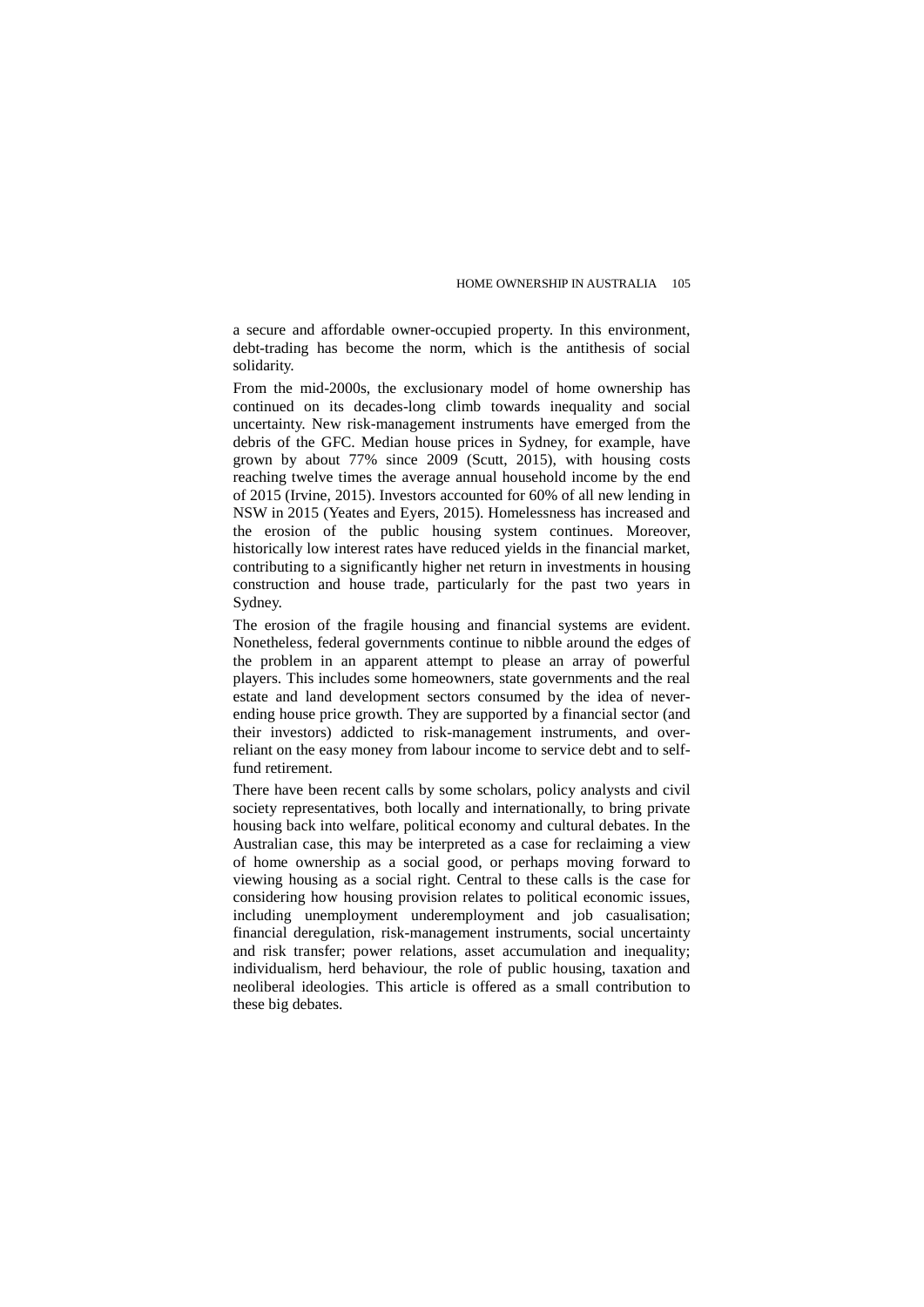*Renata Ribeiro Ferreira was a winner of the JAPE Young Scholar Award in 2014.* 

*referreira01@hotmail.com*

## **References**

Aalbers, M.B. (2008) The Financialization of Home and the Mortgage Market Crisis, *Competition & Change* 12: 148–166.

ACTU. (2013) *A Shrinking Slice of the Pie*. *The Working Australian Papers 1/2013,* Australian Council of Trade Unions.

Allon, F. (2008) *Renovation Nation: Our Obssesion with Home,* Sydney: University of New South Wales Press.

Amos, D.J. and Lock, P. (2012) *The Saga of a Peoples' Bank,* Queen of the South Press S.A. Division.

Austrade. (2010) *Securitisation: Australian Residential Mortgage-backed Securities,* Australian Government.

Beck, U. (2009) *World at Risk,* Cambridge: Polity Press.

Bell, R. (2006) *Housing Loans Insurance Corporation (Transfer of Pre-transfer Contracts) Bill 2006,* Canberra: Parliament of Australia.

Bourassa, S., Greig, A. and Troy, P. (1995) The limits of Housing Policy: Home ownership in Australia, *Housing Studies* 10: 83-104.

Bryan, D. (2008) Minimum Living Standards and the Working-class Surplus: Higgins, Henderson and Housing, *Labour History (Australia)* 95: 213-223.

Bryan, D., Martin, R. and Rafferty, M. (2009) Financialization and Marx: Giving Labor and Capital a Financial Makeover, *Review of Radical Political Economics* 41: 458-472.

Castles, F. (1985) *The Working Class and Welfare,* Sydney: Allen and Unwin.

Castles, F. (1997) Leaving the Australian Labor Force: An Extended Encounter with the State, *Governance: An International Journal of Policy and Administration* 10: 97-121.

Castles, F. (1998) The Really Big Trade-Off: Home Ownership and the Welfare State in the New World and the Old, *Acta Politica* 33: 5-19.

Edey, M. and Gray, B. (1996) *The Evolving Structure of the Australian Finance System: The Future of the Financial System,* Reserve Bank of Australia.

Fabbro, D. (2011) *The Australian Credit Default Swap Market,* RBA, Available at: *[http://www.rba.gov.au/publications/bulletin/2011/dec/pdf/bu-1211-6.pdf.](http://www.rba.gov.au/publications/bulletin/2011/dec/pdf/bu-1211-6.pdf)*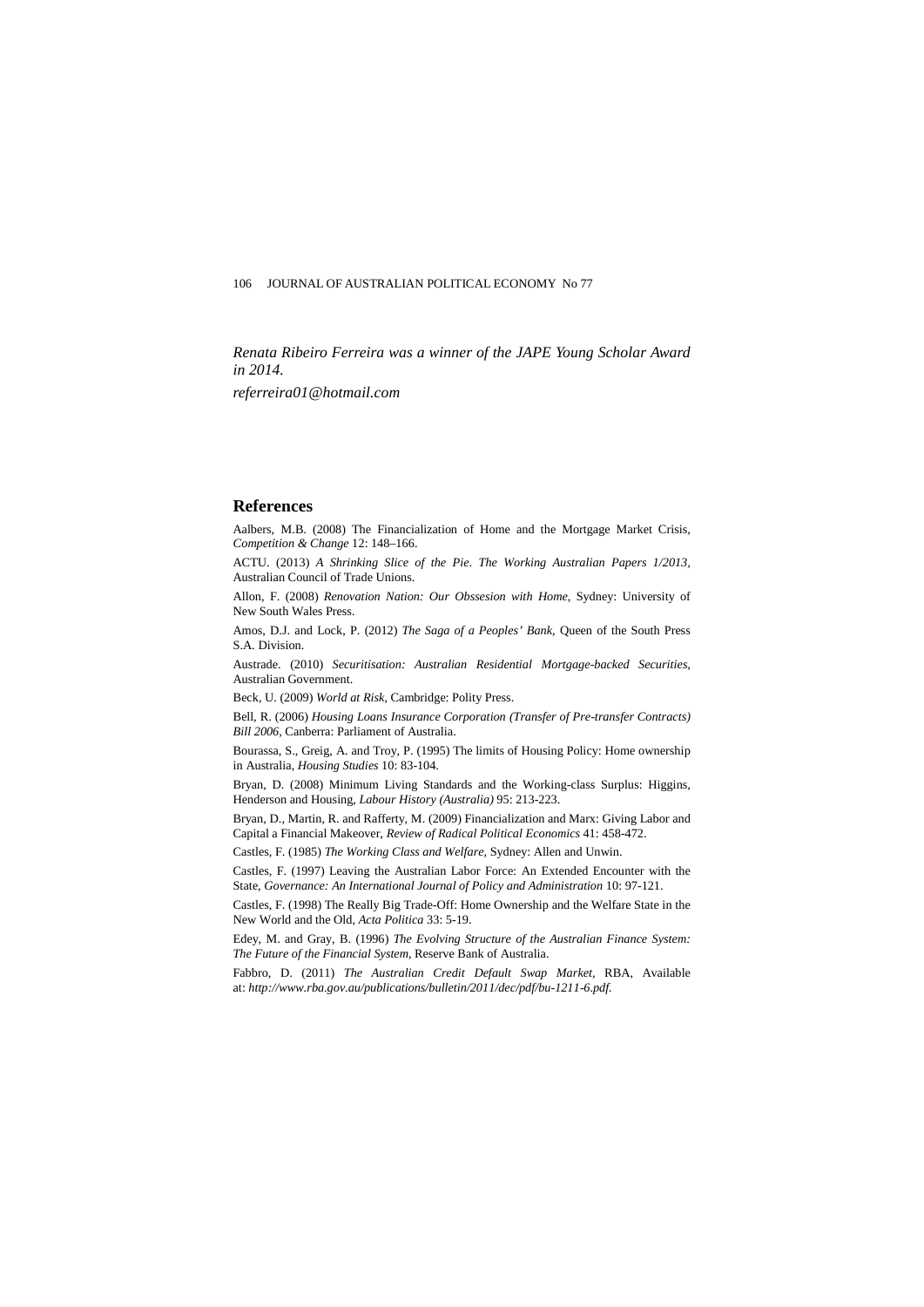Ferris, S. (2008) *The Other Subprime Debt Crisis: Australia's HomeFund Scheme,* Available

at: *[http://www.actuaries.asn.au/Library/Events/FSF/2008/FSF08\\_5d\\_PPT\\_Ferris.pdf.](http://www.actuaries.asn.au/Library/Events/FSF/2008/FSF08_5d_PPT_Ferris.pdf)* 

Forrest, R. and Hirayama, Y. (2014) The Financialisation of the Social Project: Embedded Liberalism, Neoliberalism and Home Ownership, *Urban Studies Journal Foundation*: 1-12. Foster, J.B. (2007) The Financialization of Capitalism, *Monthly Review: An Independent Socialist Magazine,* Monthly Review Foundation, 1-12.

Fox, R. and Finlay, R. (2012) *Dwelling Prices and Household Income,* Reserve Bank of Australia, Bulletin December Quarter, 13-22.

Guy, D. (2010) *The State of the Mortgage Market,* Paper Presented at Mortgage Innovation Conference, Sydney, 30 March, Available at: *http://www.rba.gov.au/speeches/2010/sp-ag-300310.html*

Hacker, J. (2006) *The Great Risk Shift,* New York: Oxford University Press.

ICA. (2003) *Submission to the Productivity Commission - Insurance Council of Australia (ICA): Issues Paper First Home ownership,* Available at: *[http://www.pc.gov.au/\\_data/assets/file/0006/58632/sub208.rtf](http://www.pc.gov.au/_data/assets/file/0006/58632/sub208.rtf)*.

Irvine, J. (2015) Classic Ponzi Scheme: Sydney House Prices Cost 12 Times the Annual Income. The *Sydney Morning Herald*, 26 November, Available at: The *Sydney Morning Herald*, 26 November, Available at: *http://www.smh.com.au/classic-ponzi-scheme-sydney-house-prices-cost-12-times-theannual-incomes-20151125-gl7fc0.html*.

Katz, M.B. (1991) Assets and the Poor: A New American Welfare Policy by Michael Sherraden Book Review, *Political Science Quarterly* 106: 520-521.

Kemeny, J. (1980) Home Ownership and Privatization, *International Journal of Urban and Regional Research* 4: 372-388.

McIntosh, G. and Phillips, J. (2001) *The Commonwealth-State HousingAgreement,*  Available

at *[http://www.aph.gov.au/About\\_Parliament/Parliamentary\\_Departments/Parliamentary\\_L](http://www.aph.gov.au/About_Parliament/Parliamentary_Departments/Parliamentary_Library/Publications_Archive/archive/StateHouseAgree) [ibrary/Publications\\_Archive/archive/StateHouseAgree.](http://www.aph.gov.au/About_Parliament/Parliamentary_Departments/Parliamentary_Library/Publications_Archive/archive/StateHouseAgree)*

Merrett, D.T. (1997) Capital Markets and Capital Formation in Australia: 1890-1945, *Australian Economic History Review* 37: 181-201.

Mortensen, J.L. and Seabrooke, L. (2008) Housing as Social Right or Means to Wealth? The Politics of Property Booms in Australia and Denmark, *Comparative Europen Politics* 6: 305-324.

O'Neill, P. (2008) *Housing Affordability Literature Review and Affordable Housing Program Audit*, Sydney: University of Western Sydney: Urban Research Centre.

Paris, C., Beer, A. and Sanders, W. (1993) *Housing Australia,* South Melbourne: Macmillan Education

Rajapakse, P. (2006) Issuance of Residential Mortgage-Backed Securities in Australia: Legal and Regulatory Aspects, *UNSW Law Journal* 29: 173-206.

Rajendra, G. and Pahlson-Moller, I. (2008) *Australian Residential Mortgage-backed Securities Update: Global Securitisation and Structured Finance,* Deutsche Bank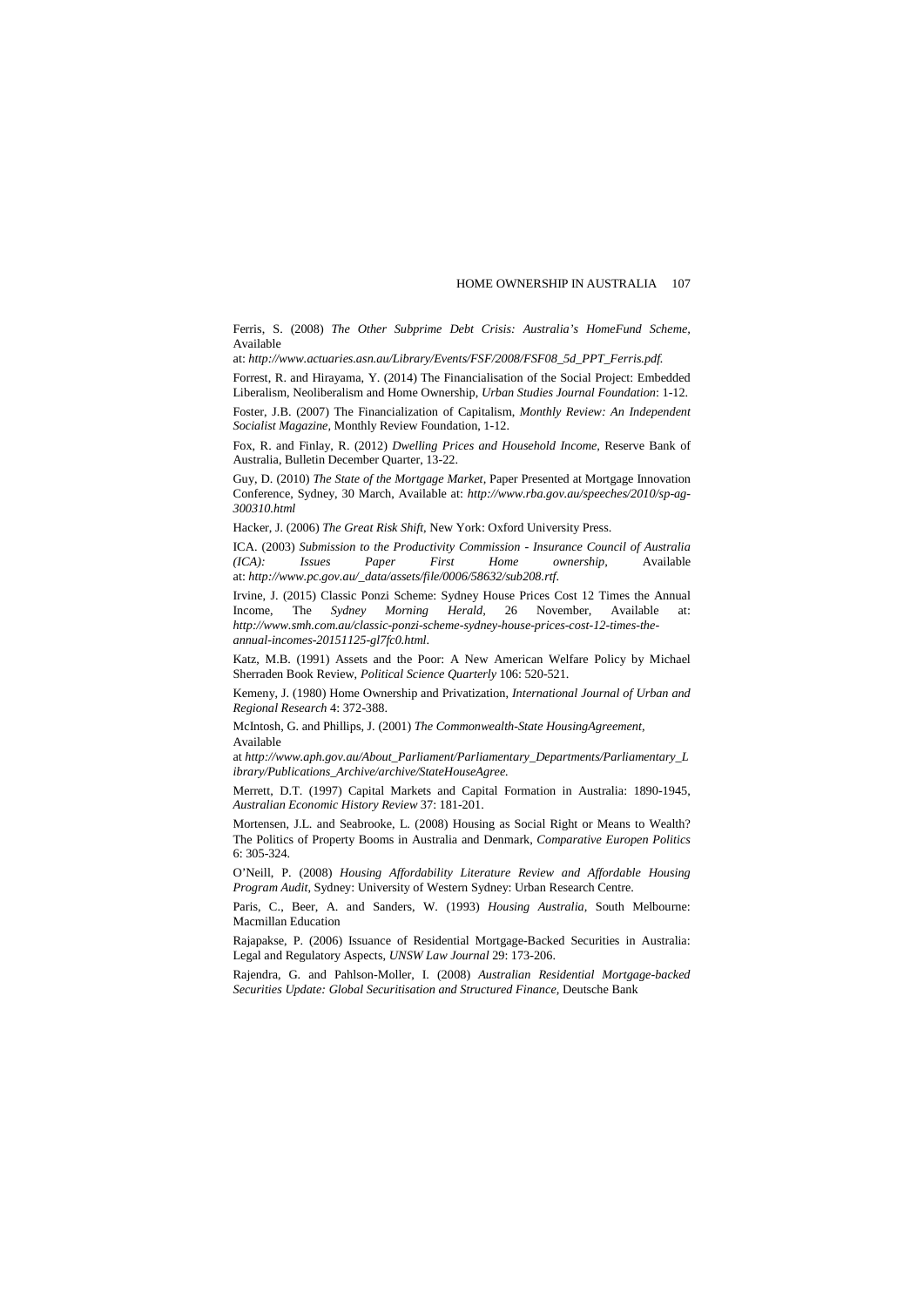RBA. (1997) *Australian Economic Statistics 1949-1950 to 1996-1997,Occasional Paper No. 8,* Available at*[: http://www.rba.gov.au/statistics/frequency/occ-paper-8.html](http://www.rba.gov.au/statistics/frequency/occ-paper-8.html)*.

Ronald, R. (2008a) *The Ideology of Home Ownership: Homeowner Societies and the Role of Housing,* New York: Palgrave Macmillan.

Ronald, R. (2008b) Market-Liberal Homeowner Societies: Questions of Convergence in & around an Anglo-Saxon Model? In: Roy F (ed) *Housing Finance International,* International Union for Housing Finance.

Schneller, E. (2013) *Protected Tenancies: History and Proposals for Reform,* Parliament NSW.

Schwartz, H. and Seabrooke, L. (2008) Varieties of Residential Capitalism in the International Political Economy: Old Welfare States and the New Politics of Housing, *Comparative European Politics* 6: 237-261.

Scutt, D. (2015) Since the GFC, Sydney House Prices Have Grown Four Times Faster than Wages, *Business Insiders Australia*, 2 November, Availabel at: *http://www.businessinsider.com.au/since-the-gfc-house-prices-have-grown-four-timesfaster-than-wages-2015-11*.

Searle, G. (2007) *Sydney's Urban Consolidation Experience: Power, Politics and Community*, Brisbane: Griffith University: Urban Research Program.

Smith, S. and Searle, B. (2010) *The Blackwell Companion to the Economics of Housing: The Housing Wealth of Nations,* Oxford, UK: Wiley-Blackwell.

Soos, P. and Egan, P. (2014) Australia Property Chart Pack*, Prosper Australia Research Institute*, 18 December, Available at *https://www.prosper.org.au/2014/12/18/soos-andegan-australian-property-chart-pack/.*

Spies-Butcher, B. and Stebbing, A. (2011) Population Ageing and Tax Reform in a Dual Welfare State, *Economic and Labour Relations Review* 22: 45-64.

Streeck, W. and Thelen, K. (2005) *Beyond Continuity: Institutional Change in Advanced Political Economies,* Oxford, UK: Oxford University Press.

Swartzman, S. (2013) Collective Home ownership, *New Politics* XIV-3, Available at: *http://newpol.org/content/collective-home ownership.*

Sykes, T. (1998) Australia's Banking History*, Australian Broadcasting Corporation,*  Available at: *[http://www.abc.net.au/money/currency/features/feat3.htm.](http://www.abc.net.au/money/currency/features/feat3.htm)* 

Trading Economics. (2016) *Australia Home Ownership Rates 1966-2016,* Available at: *http://www.tradingeconomics.com/australia/home-ownership-rate.*

Troy, P. (2012) *Accommodating Australians: Commonwealth Government Involvement in Housing,* Sydney: The Federation Press.

Unconventional Economist. (2013) The History of Australian Property Values, *Macrobusiness,* 13 February, Available at: *http://www.macrobusiness.com.au/2013/02/thehistory-of-australian-property-values.*

Wood, G. and Ong, R. (2012) *Sustaining Home Ownership in the 21st Century: Emerging Policy Concerns,* Australian Housing and Urban Research Institute.